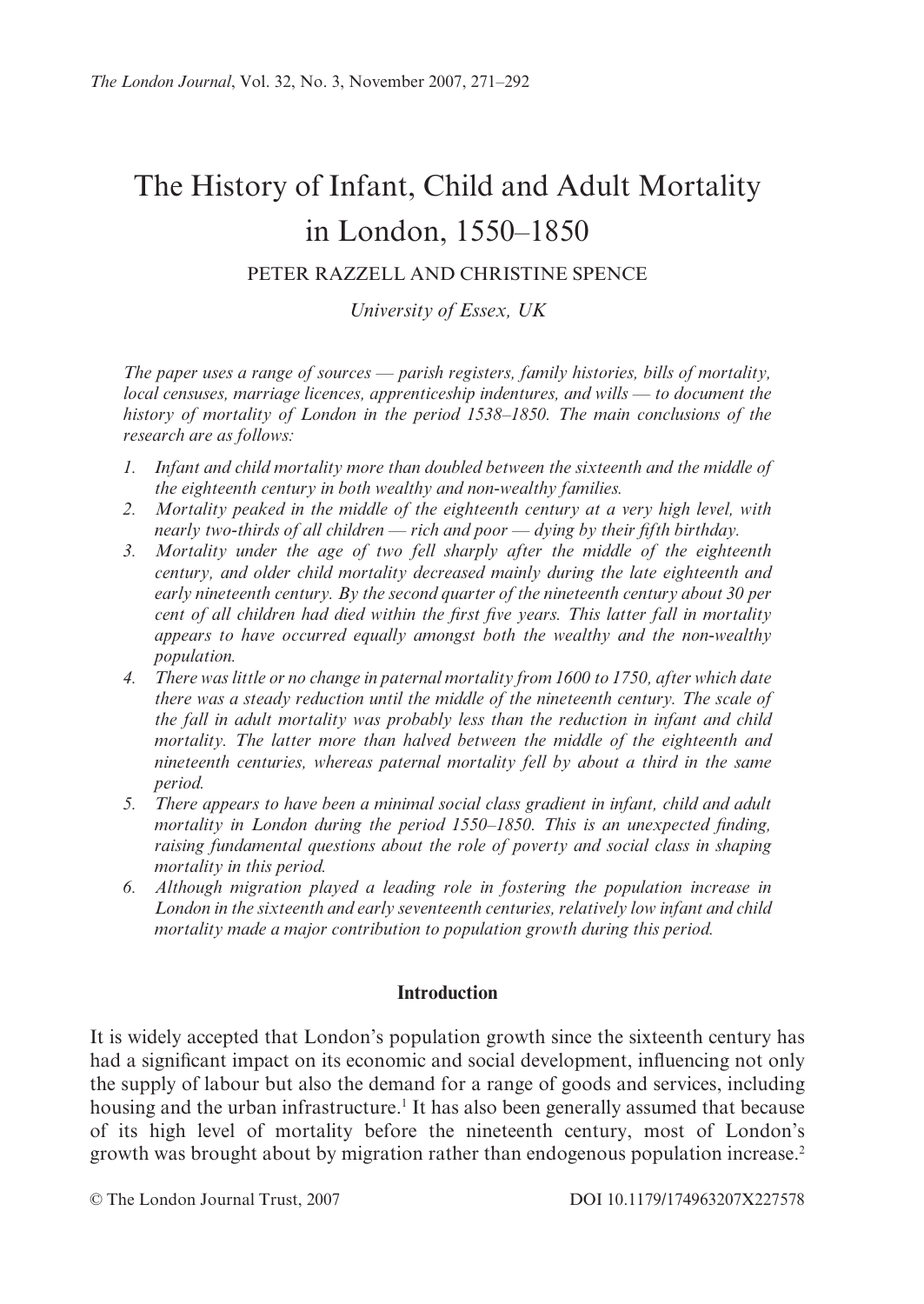Furthermore, it has been widely believed that there was a close association between poverty and all forms of mortality from at least the sixteenth century onwards.<sup>3</sup> However, many of these assumptions remain untested due to the lack of reliable evidence as a result of inadequate source material.

Most previous research on London's demographic history has been based on the Bills of Mortality,<sup>4</sup> although the reliability of this source has been subject to much criticism.<sup>5</sup> There is also the problem that the Bills only allow an aggregative study of London's population history, whereas much modern demographic research focuses on individual families enabling a more detailed study of a range of variables.<sup>6</sup> We have attempted to address these issues by creating family-level data, and assessing the quality of these data through detailed methodological analysis.

The present paper concentrates on the history of mortality, seeking to establish changing levels of mortality in the period between the middle of the sixteenth and nineteenth centuries. Parish registers, guild records, wills, census listings and the Bills of Mortality have been used as a basis for creating family reconstitution and other data. The focus in this paper has been on samples of individual families from a variety of different parishes and districts in London. Given the nature of the data, the conclusions reached are necessarily provisional. However, we have attempted to construct a picture of mortality change over this long period, in the belief that this creates fruitful hypotheses about long-term patterns of mortality. Only minimal interpretation of suggested trends has been carried out, mainly because of the absence of studies of disease patterns during the period covered.

An analysis of the relationship between wealth/poverty and mortality has been included. Virtually all writers on the subject — including Chadwick, Marx, Engels and Mayhew<sup>7</sup> — have assumed that poverty was strongly associated with ill-health and high mortality, and yet we have found in our research that this was not the case in London before the mid-nineteenth century. For example, as we will see later, the healthiest areas with the lowest mortality in 1838–44 were not the wealthy districts of the West End, but the poor areas of the East End of London. We will argue in this paper that mortality was not primarily shaped by wealth and poverty, but mainly by exogenous disease patterns largely independent of economic factors.<sup>8</sup>

Likewise it has been widely assumed that London until the nineteenth century was a 'mortality sink', sucking in England's surplus population because of its inordinately high mortality.<sup>9</sup> One of the main findings of the paper is that in the period between 1550 and 1650, London's infant and child mortality was relatively low, and that this helped generate the rapid population growth of the city during this period.

Additional work will be required to evaluate these radical conclusions, but we hope the paper will stimulate further research on London's population history in the belief that this will significantly illuminate the history of the city over a three hundred year period.

#### Infant and child mortality

Evidence on infant and child mortality is available in the London Bills of Mortality for the period from 1728 onwards, and is summarised as follows: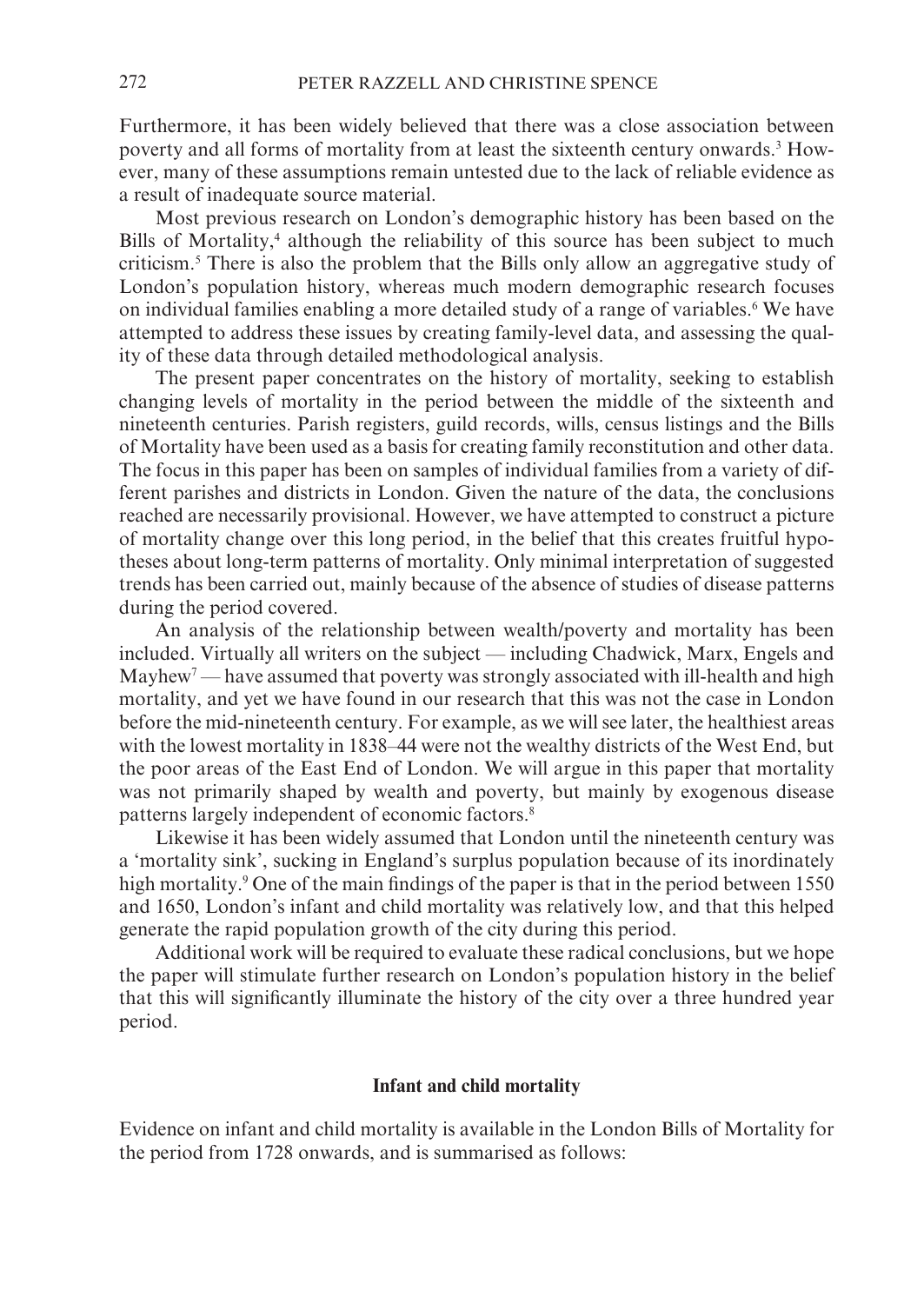| Period          | Number of Number<br>baptisms | of burials<br>under two<br>years | Burials under<br>two as a<br>proportion<br>of the number<br>of baptisms | Number<br>of burials<br>aged two<br>to five<br>vears | Burials aged<br>two to<br>five as a<br>proportion<br>of the number<br>of baptisms | Number of<br>burials aged under<br>under five | <b>Burials</b><br>five as a<br>proportion<br>of the<br>number of<br>baptisms |
|-----------------|------------------------------|----------------------------------|-------------------------------------------------------------------------|------------------------------------------------------|-----------------------------------------------------------------------------------|-----------------------------------------------|------------------------------------------------------------------------------|
| 1728-29         | 33,712                       | 20,586                           | 61.1%                                                                   | 4923                                                 | 14.6%                                                                             | 25,509                                        | $75.7\%$                                                                     |
| 1730–39         | 170,196                      | 101,860                          | 59.8%                                                                   | 23,250                                               | 13.7%                                                                             | 125,110                                       | 73.5%                                                                        |
| 1740–49         | 145,260                      | 88,320                           | 60.8%                                                                   | 21,637                                               | $14.9\%$                                                                          | 109,957                                       | 75.7%                                                                        |
| 1750-59 147.792 |                              | 75,083                           | 50.8%                                                                   | 18,793                                               | 12.7%                                                                             | 93,876                                        | $63.5\%$                                                                     |
| 1760-69 159,603 |                              | 78,803                           | 49.4%                                                                   | 21,015                                               | 13.2%                                                                             | 99,818                                        | $62.5\%$                                                                     |
| 1770–79 173.178 |                              | 77,173                           | 44.6%                                                                   | 21,019                                               | $12.1\%$                                                                          | 98,192                                        | 56.7%                                                                        |
| 1780-89 176.299 |                              | 63.637                           | $36.1\%$                                                                | 18,229                                               | $10.3\%$                                                                          | 81,866                                        | 46.4%                                                                        |
| 1790–99         | 187,345                      | 61,793                           | 33.0%                                                                   | 20,885                                               | $11.1\%$                                                                          | 82,678                                        | 44.1%                                                                        |
| 1800–09         | 199,043                      | 55,277                           | 27.8%                                                                   | 21,607                                               | $10.9\%$                                                                          | 76,884                                        | 38.6%                                                                        |
| $1810 - 19$     | 221,334                      | 54,065                           | 24.4%                                                                   | 19,227                                               | 8.7%                                                                              | 73,292                                        | $33.1\%$                                                                     |
| 1820-29 256.576 |                              | 58,070                           | 22.6%                                                                   | 20,432                                               | $8.0\%$                                                                           | 78,502                                        | 30.6%                                                                        |

**TABLE 1** Infant and child mortality from the London Bills of Mortality, 1728–1829

Source: J. Marshall, The Mortality of the Metropolis (1832).

Table 1 indicates that infant and child mortality was more or less constant between 1728 and 1749, but fell steadily and progressively from 1750 to 1829. There has, however, been controversy about the reliability of the Bills of Mortality and there is no consensus about the quality of either birth or death registration.<sup>10</sup>

Attempts have been made to address this problem by applying family reconstitution techniques to parish register and other data. Finlay has analysed a number of London parish registers for the period  $1580-1650$ ,<sup>11</sup> and Landers and Vann & Eversley have used London Quaker records for reconstitution research.<sup>12</sup> None of these studies has been able to completely resolve the problem of burial register reliability. Finlay found very low rates of infant mortality for most of the parishes studied — in one case as low as 55 per  $1,000^{13}$  — and assumed that much of this was due to burial underregistration. The findings of the separate studies carried out by Landers and Vann & Eversley on Quaker infant mortality were contradictory, $\frac{1}{4}$  and this may have been because of the different nature of the samples involving variations in data quality.

We have conducted reconstitution research on a number of parishes in the City of London, linked to the published and indexed London 1695 Marriage Duty Act Listing, which provides not only details of living family members, but also levels of taxable wealth.<sup>15</sup> The creation of reconstitution data was facilitated by the genealogical work of Percival Boyd, who in the late 1930s and 1940s compiled 238 volumes of family histories for London inhabitants, covering a total of 59,389 family groups.<sup>16</sup> Boyd used parish registers, guild records, marriage licences, wills and a whole miscellany of sources, to create individual family histories mainly for the sixteenth, seventeenth and eighteenth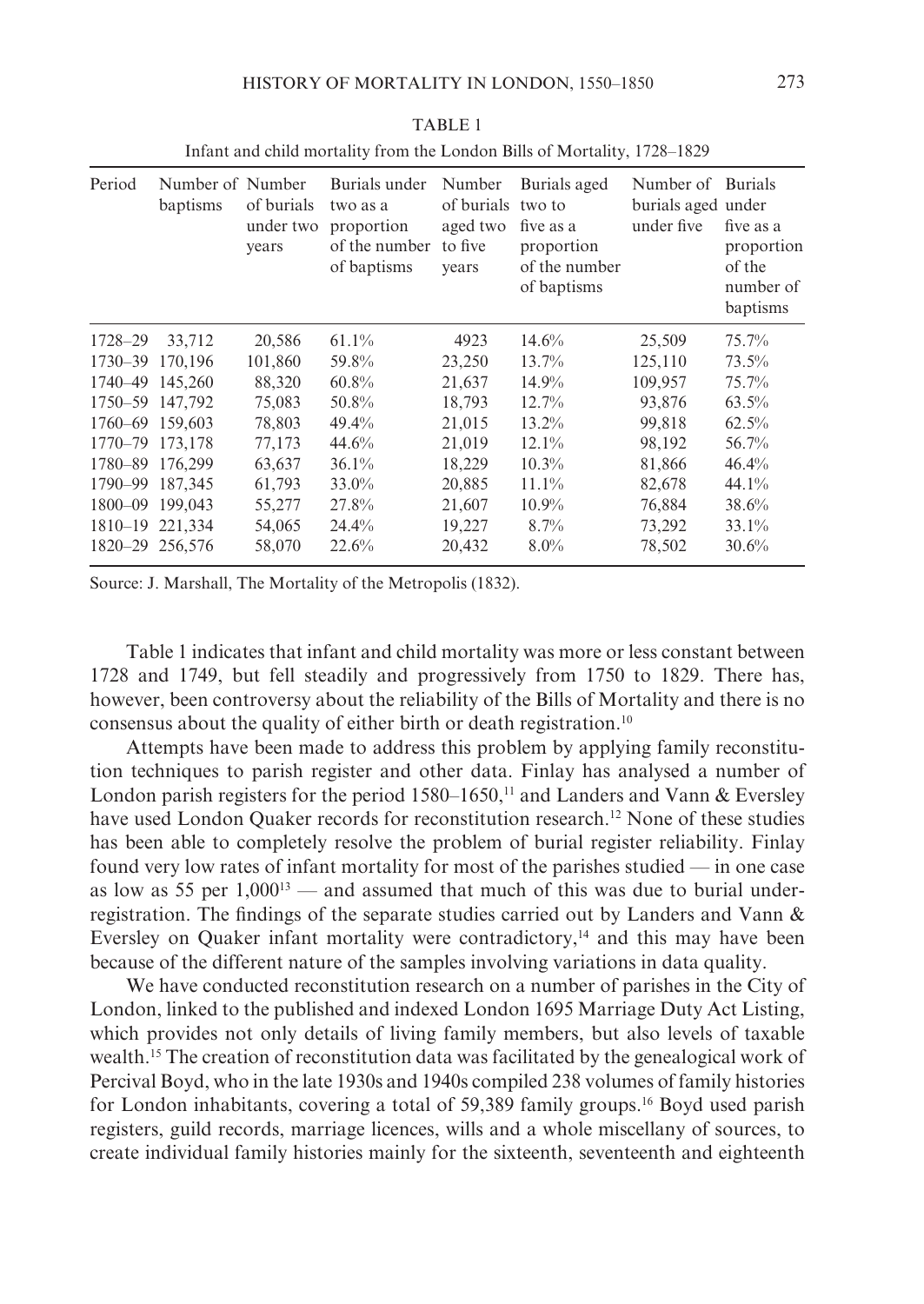centuries, enabling the tracking of children from baptism through to the date of last independent observation of the family.

The individual family sheets are not in standard format but usually include information on names of parents and children, as well as date of baptism and burial of children. Boyd sometimes estimated the year of birth of a child from wills and other documentary sources, and the lack of standardisation means that his family histories have to be treated with some care. However, as we are concerned here with mortality and not fertility, it is the quality of burial registration which is most important. Given the uncertain quality of burial register data, it is important to evaluate its reliability before embarking on detailed research on mortality.

There was a custom in England of giving the name of a dead child to a subsequent child of the same sex. Evidence from local censuses and other listings suggests that there were no living children with the same name in individual families in the period covered by this paper.<sup>17</sup> Where two children of the same family were baptised with an identical name, it is therefore possible to measure the completeness of burial registration by searching for the first same-name child in the burial register. (It is the first of a pair of children with identical names that is designated as a same-name child.) The technique can only be applied to families with at least two recorded baptisms of children of the same sex, but it is a valuable method of assessing the quality of burial registration.

This can be illustrated by the example of one family listed by Boyd and traced in the 1695 Marriage Duty Listing (see Table 2).

Of the three same-name cases, highlighted in bold, two of them were traced in the burial register. The second same-name case — John baptised on the 7th August 1687 - was found neither in the burial register nor in the 1695 Marriage Duty Listing, indicating that he probably died without being registered. (The last John was baptised in late 1695 and therefore did not appear in the Marriage Duty Listing made before that date.)

The same-name method allows for the correction of burial under-registration by multiplying the number of recorded burials by the total number of same-name cases

|               | The failing of Balliuci and Barall I Owler, tyler and brieflager, or Bt. Alltholm S, London |                                 |
|---------------|---------------------------------------------------------------------------------------------|---------------------------------|
| Name of child | Date of baptism (day/month/year)                                                            | Date of burial (day/month/year) |
| Thomas        | 05/07/1677                                                                                  | 04/01/1721                      |
| <b>Samuel</b> | 04/05/1679                                                                                  | 29/04/1681                      |
| William       | 08/01/1683                                                                                  | 03/06/1708                      |
| Samuel        | 10/05/1685                                                                                  | 15/02/1688                      |
| John          | 07/08/1687                                                                                  |                                 |
| John          | 12/05/1689                                                                                  | 09/10/1692                      |
| Sarah         | 22/04/1691                                                                                  | 06/02/1748                      |
| Mary          | 18/07/1693                                                                                  | 12/11/1694                      |
| John          | 21/11/1695                                                                                  |                                 |
|               |                                                                                             |                                 |

TABLE 2

The family of Samuel and Sarah Equier tyler and bricklayer of St. Antholin's London

Source: 1695 Marriage Duty Listing: Samuel Fowler, wife Sarah, son James, son Thomas, son William, daughter Sarah. Of St. Antholin's Parish.

Source of main text of table: Boyd's London Inhabitants.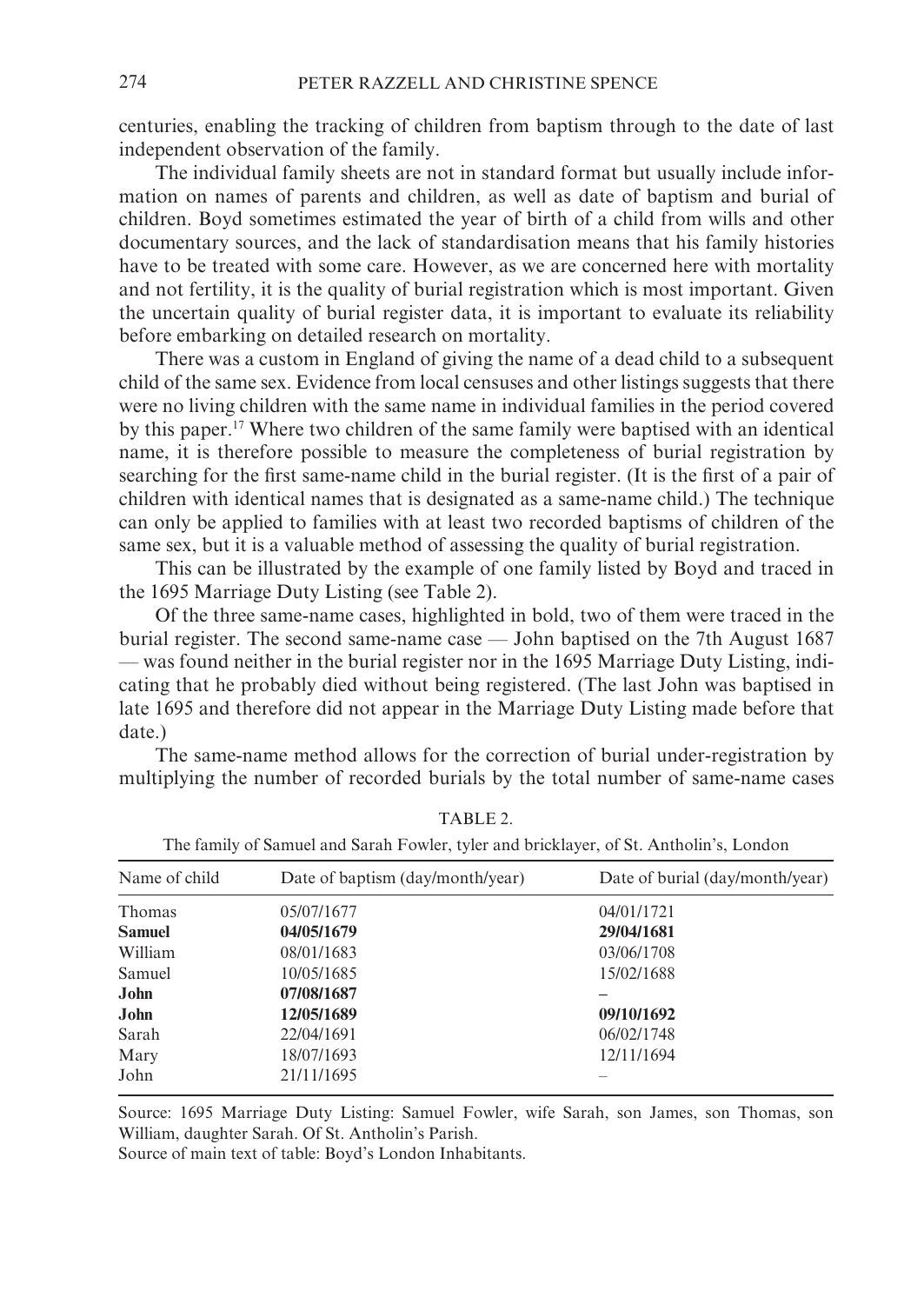and dividing by the number of same-name cases found in the burial register. In the case of the Fowler family, the correction ratio is 3/2. This inflation ratio corrects both for non-registration due to omission from the burial register, as well as burial in neighbouring parishes and elsewhere, accounting for all forms of under-registration.

A sample was constructed from the Boyd volumes by selecting, in sequence, families from the first eight parishes in volumes  $1-28$ , and this sample has been used in all tables analysing Boyd family listings. The eight parishes included in the sample were: St. Christopher le Stocks, St. Edmund Lombard Street, St. Martin Outwich, St. Antholin, St. John Baptist, All Hallows Bread Street, St. John Evangelist, and St. Mary Woolnoth. These eight parishes are not necessarily representative of over 100 parishes that existed in the City of London, although independent evidence to be considered later suggests that mortality levels in the eight parishes were probably fairly typical of London as a whole.

We can compare the burial registration experiences of wealth holders with those not owning the form of wealth eligible for extra taxation indicated in the 1695 Marriage Duty Act returns.<sup>18</sup> Of 64 same-name children from wealth-holding families included in Boyd's sample and traced in the Marriage Duty Listings, 18 (28 per cent) could not be found in the burial register, compared to 30 of 81 (37 per cent) from non-wealth holding families.

Of 37 eligible same-name children<sup>19</sup> not found in the burial register, none could be found in the Marriage Duty Listing, providing some support for the assumption that a missing same-name case is equivalent to an unregistered burial. Overall, 33 per cent of same-name cases could not be traced in the burial register, suggesting that about a third of all infant and child deaths were not registered. Applying the overall same-name correction ratio to all baptisms and infant burials in the sample generates a corrected infant mortality rate of 334 per 1,000 for the period 1681–1709. John Landers has independently estimated that infant mortality in London at the end of the seventeenth century was at least 360 per 1,000.<sup>20</sup> Given that mortality before baptism is excluded from the figure of 334 per 1,000, it is very similar to that estimated by Landers.

Child mortality can be calculated by establishing the children at risk — children surviving the first year and remaining in independent observation (through a recorded event of another family member in the Boyd and marriage duty records) until their fifth year — and dividing the number of corrected child burials (burials multiplied by the same-name ratio) by the number of children at risk. We can estimate infant and child mortality rates amongst those listed as owning and not owning taxable wealth in the Marriage Duty Act listing as summarised in Tables 3 and 4.<sup>21</sup> Both infant and child mortality were highest among non-wealth holders, although these forms of mortality were still high amongst wealthy families, with nearly half of their children dying under the age of five.

It is possible to extend research on the Boyd data both backward and forward in time. Tables 5 and 6 contrast data for the total sample with that for members of the 12 great livery companies, designated as elite families.<sup>22</sup> After 1750 there is insufficient information on elite families for a breakdown of these data.

The proportion of same-name cases untraced in the burial register for the whole period 1539–1849 is identical in both the total and elite samples  $-$  112/320 and 51/146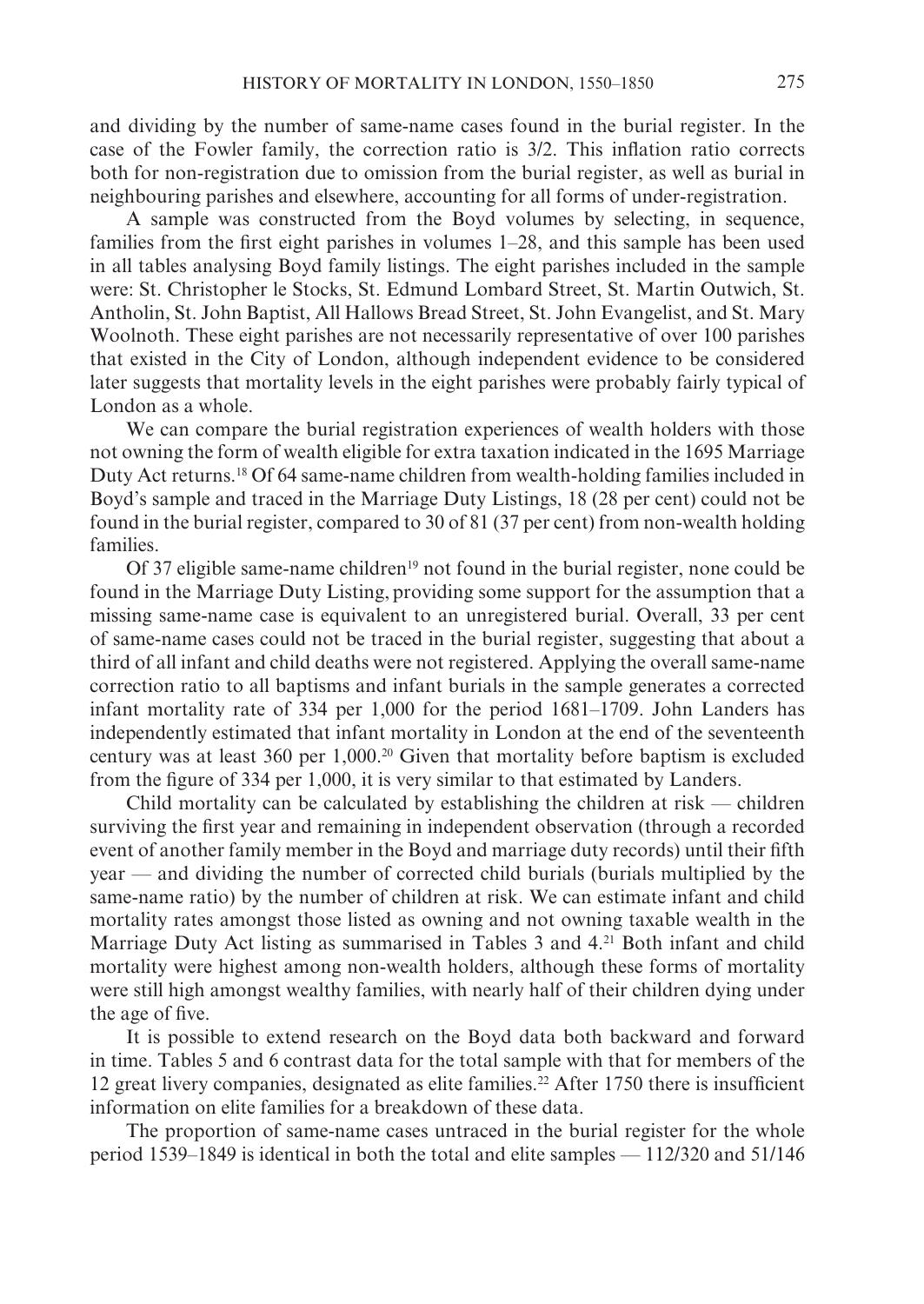Corrected infant mortality rates (per 1,000) amongst London wealth and non-wealth holders, 1681-1709

| Wealth holders |                                                           |       |                                | Non-wealth holders |                   |                                        |                                          |  |
|----------------|-----------------------------------------------------------|-------|--------------------------------|--------------------|-------------------|----------------------------------------|------------------------------------------|--|
| baptisms       | Number of Number of Same-name Infant<br>infant<br>burials | ratio | mortality<br>rate per<br>1.000 | baptisms           | infant<br>burials | Number of Number of Same-name<br>ratio | Infant<br>mortality<br>rate per<br>1,000 |  |
| 611            | 131                                                       | 61/46 | 284                            | 642                | 155               | 81/51                                  | 383                                      |  |

Source: Boyd's London Inhabitants; Glass, London Inhabitants.

Corrected child mortality  $(1-4)$  rates (per 1,000) amongst London wealth and non-wealth holders,  $1681 - 1709$ 

| Wealth holders                 |                          |       |                                | Non-wealth holders             |                          |                                                                                    |                                           |  |
|--------------------------------|--------------------------|-------|--------------------------------|--------------------------------|--------------------------|------------------------------------------------------------------------------------|-------------------------------------------|--|
| children<br>$(1-4)$<br>at risk | child $(1-4)$<br>burials | ratio | mortality<br>rate per<br>1.000 | children<br>$(1-4)$<br>at risk | child $(1-4)$<br>burials | Number of Number of Same-name Child $(1-4)$ Number of Number of Same-name<br>ratio | Child<br>$(1-4)$<br>mortality<br>rate per |  |
| 448                            | 62                       | 61/46 | 184                            | 424                            | 62                       | 81/51                                                                              | 1,000<br>232                              |  |

Source: Boyd's London Inhabitants; Glass, London Inhabitants.

-35 per cent. The proportion of untraced cases for the complete sample over time was as follows: 1539–1599: 17/48 (35 per cent); 1600–1649: 31/83 (37 per cent); 1650–1699: 32/99 (32 per cent); 1700–1749; 29/68 (43 per cent); 1750–1849; 6/22 (27 per cent). The numbers are too small to analyse differences between elite families and the total sample, or variations over time in the period 1750–1849.

Mortality was lower amongst the elite group than in the total sample population during the period 1539–1649, but this differential was reversed in the period 1650–1749 when mortality was higher amongst wealthier families. However, the most striking feature of Tables 5 and 6 is the very significant increase in infant and child mortality between the periods 1539–1599 and 1700–1749 in both groups. Infant mortality increased by about two-and-a-half times in the total sample, and more than tripled among elite families during this period. Child mortality approximately doubled in both groups between the sixteenth and the middle of the eighteenth century. There was also a marked drop in infant mortality among the total sample after the middle of the eighteenth century, similar to that depicted in the Bills of Mortality, although child mortality fluctuated during the eighteenth century before falling sharply in the early nineteenth.

The low infant mortality rate in the sixteenth and early seventeenth century is confirmed by Finlay's research on four parishes: the uncorrected rate for this period was as follows: All Hallows Bread Street, 1538-1653: 83/1,000; St Peter Cornhill, 1580-1650: 107/1,000; St Christopher le Stocks, 1580-1650: 55/1,000; St Michael Cornhill, 1580–1650: 109/1,000.<sup>23</sup> The equivalent uncorrected rate for the total Boyd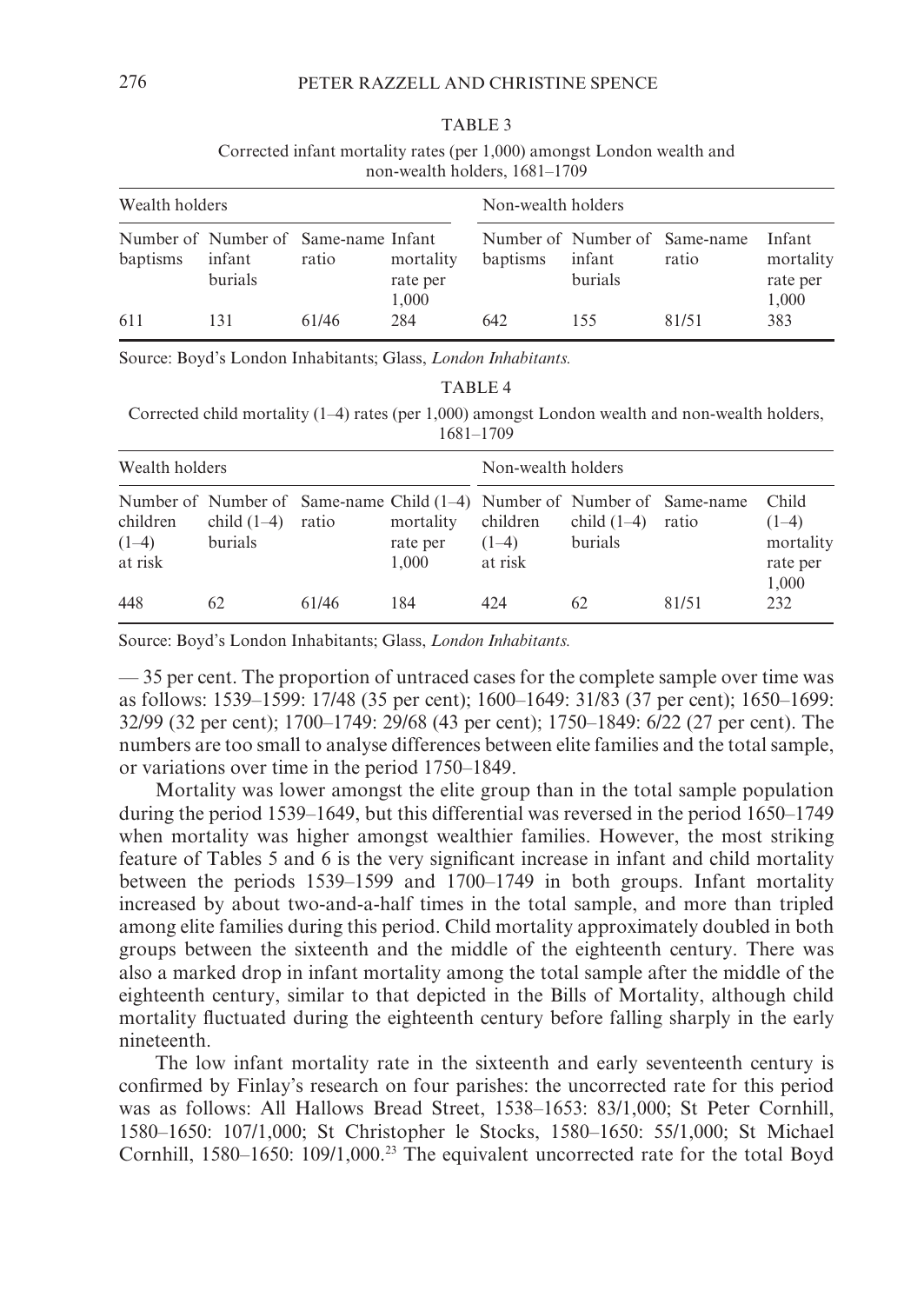|             | Total sample                 |               |           |                                            | Elite families        |               |                         |                                  |  |
|-------------|------------------------------|---------------|-----------|--------------------------------------------|-----------------------|---------------|-------------------------|----------------------------------|--|
| Period      | Number of Infant<br>baptisms | burials ratio | Same-name | Infant<br>mortality<br>rate<br>(per 1,000) | Number of<br>baptisms | burials ratio | Infant Same-name Infant | mortality<br>rate<br>(per 1,000) |  |
| 1539-99     | 839                          | 84            | 48/31     | 155                                        | 485                   | 38            | 48/31                   | 121                              |  |
| 1600-49     | 1073                         | 191           | 83/62     | 238                                        | 610                   | 101           | 83/62                   | 222                              |  |
| $1650 - 99$ | 1020                         | 177           | 99/67     | 256                                        | 465                   | 82            | 99/67                   | 261                              |  |
| 1700-49     | 704                          | 165           | 68/39     | 409                                        | 194                   | 47            | 68/39                   | 422                              |  |
| 1750–99     | 720                          | 138           | 22/16     | 263                                        |                       |               |                         |                                  |  |
| 1800-49     | 199                          | 20            | 22/16     | 138                                        |                       |               |                         |                                  |  |

TABLE 5 Infant mortality (per 1,000) in the city of London, 1539–1849

TABLE 6

Child  $(1-4)$  mortality (per 1,000) in the city of London, 1539–1849

|             | Total sample                                      |                    |                    |                                                     | Elite families                   |                             |                          |                                     |  |
|-------------|---------------------------------------------------|--------------------|--------------------|-----------------------------------------------------|----------------------------------|-----------------------------|--------------------------|-------------------------------------|--|
| Period      | Number of Child<br>children<br>$(1-4)$<br>at risk | $(1-4)$<br>burials | Same-name<br>ratio | Child<br>mortality<br>rate<br>$(per 1,000)$ at risk | Number of<br>children<br>$(1-4)$ | Child<br>$(1-4)$<br>burials | Same-name Child<br>ratio | mortality<br>rate<br>(per $1,000$ ) |  |
| 1539-99 616 |                                                   | 67                 | 48/31              | 168                                                 | 404                              | 35                          | 48/31                    | 134                                 |  |
| $1600 - 49$ | 770                                               | 129                | 83/62              | 224                                                 | 485                              | 69                          | 83/62                    | 190                                 |  |
| $1650 - 99$ | 686                                               | 131                | 99/67              | 282                                                 | 340                              | 67                          | 99/67                    | 291                                 |  |
| $1700 - 49$ | 387                                               | 39                 | 68/39              | 176                                                 | 131                              | 18                          | 68/39                    | 240                                 |  |
| 1750–99     | 435                                               | 85                 | 22/16              | 269                                                 |                                  |                             |                          |                                     |  |
| 1800-49     | 102                                               | 9                  | 22/16              | 121                                                 |                                  |                             |                          |                                     |  |

sample for 1539–1649 is 131/1,000, indicating that the latter is not an understatement of London's infant mortality in this period.

Given the unexpected finding of a marked increase in infant and child mortality from the sixteenth to the middle of the eighteenth century, a special reconstitution study was carried out for the parish of St Bartholomew's for the period 1618–1849  $(Table 7)$ .

There was no overall change in child mortality between 1618 and 1749, but a sharp increase in infant mortality — from  $191/1,000$  to  $342/1,000$  — confirming at least in part the findings from the analysis of the Boyd data. There were also marked falls in infant and child mortality after 1750, similar to those found in Tables 1, 5 and 6. However, the proportion of infants traced through to the age of five was significantly less in the St. Bartholomew's than in the Boyd sample, and this is probably because the latter included a large proportion of permanent householders.

There is also the problem of increasing birth-baptism intervals which occurred in the eighteenth and early nineteenth century. The St. Bartholomew's the Less baptism register contains information on dates of birth and baptism for the period 1650–1812  $(Table 8).$ 

The proportion of infants baptised within two weeks of birth fell steadily throughout the eighteenth century. This creates a problem of measuring neonatal mortality, as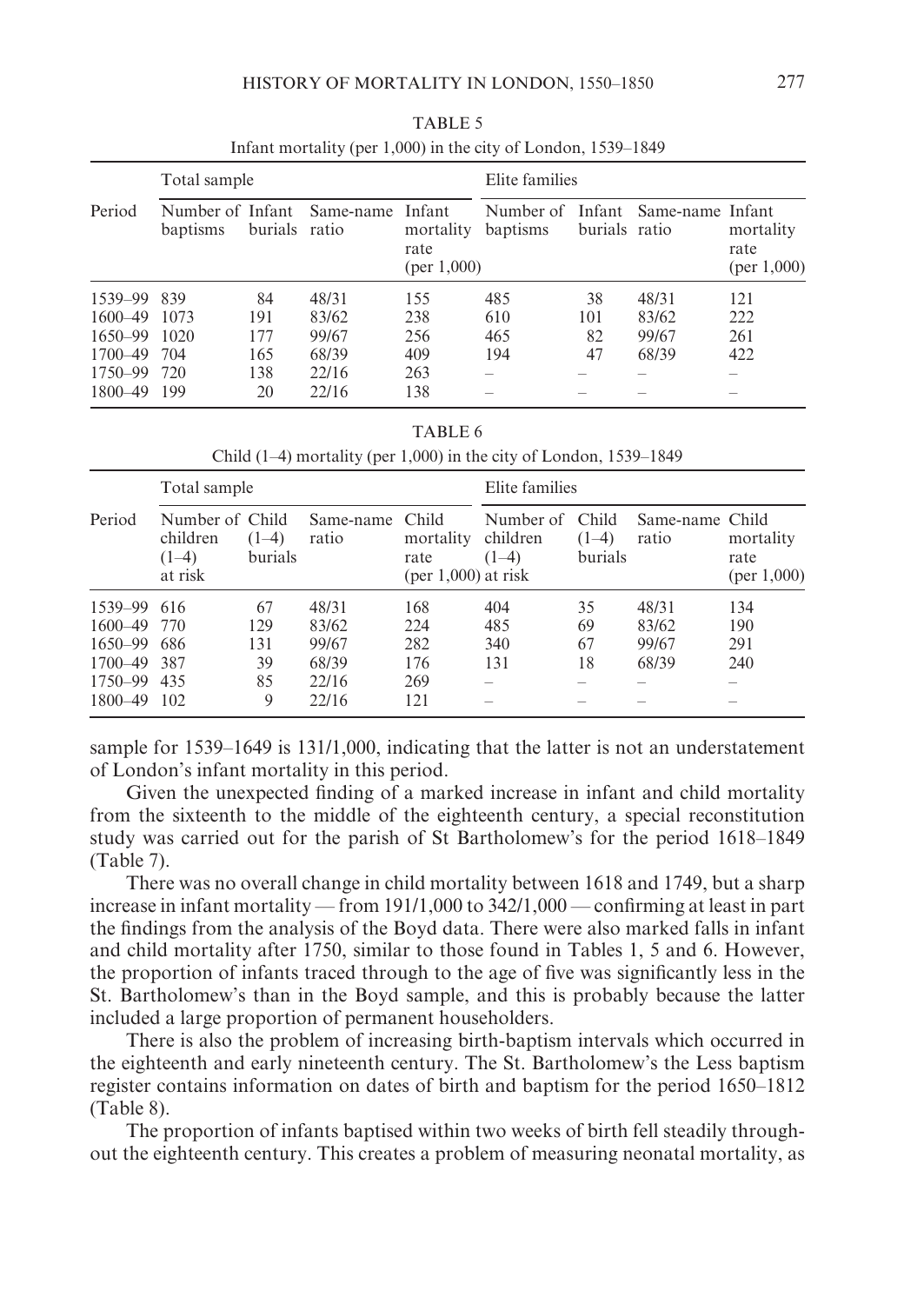| Period        | infant<br>baptisms | infant<br>burials | children<br>$(0-4)$ at risk burials | Number of Number of Number of Number of Same-name Corrected Corrected<br>child $(0-4)$ | ratio | infant<br>mortality<br>rate per<br>1.000 | child<br>mortality<br>rate per<br>1,000 |
|---------------|--------------------|-------------------|-------------------------------------|----------------------------------------------------------------------------------------|-------|------------------------------------------|-----------------------------------------|
| 1618-1649 328 |                    | 45                | 143                                 | 29                                                                                     | 25/18 | 191                                      | 282                                     |
| 1650-1699 592 |                    | 100               | 224                                 | 37                                                                                     | 57/37 | 260                                      | 254                                     |
| 1700–1749     | -564               | 103               | 202                                 | 30                                                                                     | 60/32 | 342                                      | 278                                     |
| 1750–1849 371 |                    | 32                | 148                                 | 9                                                                                      | 15/10 | 129                                      | 91                                      |

| TABLE 7                                                                    |  |  |  |  |  |  |  |  |
|----------------------------------------------------------------------------|--|--|--|--|--|--|--|--|
| Infant and child mortality in St Bartholomew's the Less, London, 1618–1849 |  |  |  |  |  |  |  |  |

These figures are derived from the St. Bartholomew's parish register in the Society of Genealogists' library.

| Period      | Under two<br>weeks |               | Above two<br>and below<br>six weeks |    | Above six<br>weeks |               | Total number with<br>information on<br>birth-baptism | Total number<br>of cases |  |
|-------------|--------------------|---------------|-------------------------------------|----|--------------------|---------------|------------------------------------------------------|--------------------------|--|
|             | <b>Number</b>      | $\frac{0}{0}$ | Number $\%$                         |    | Number             | $\frac{0}{0}$ | intervals                                            |                          |  |
| 1650-99     | 520                | 89            | 57                                  | 10 | 6                  |               | 583                                                  | 912                      |  |
| 1700-49     | 427                | 57            | 320                                 | 43 | 6                  |               | 753                                                  | 1,043                    |  |
| 1750-99     | 100                | 22            | 319                                 | 70 | 38                 | 8             | 457                                                  | 527                      |  |
| $1800 - 12$ |                    |               | 46                                  | 65 | 24                 | 34            | 71                                                   | 80                       |  |

**TABLE 8** Birth-baptism intervals in St. Bartholomew's the Less, 1650–1812

These figures are derived from the St. Bartholomew's parish register in the Society of Genealogists' library.

many infants would have died before baptism without being registered in the burial register (under canon law unbaptised children were not members of the Anglican Church and were therefore not formally allowed to be buried by it). This is a form of burial under-registration which cannot be measured by the same-name method. However, it has been estimated that nationally approximately 5 per cent of infants died before baptism in the period  $1838-1844$ , <sup>24</sup> which in London would represent about a third of all infants dying in the first year. Some clergymen baptised infants known to be at risk of dying, and so perhaps the lower proportion is a more accurate representation of unregistered infants. Table 8 indicates that the measurement of infant mortality using baptism and burial registers becomes progressively more difficult towards the end of the eighteenth and the beginning of the nineteenth century because of the increasing interval between birth and baptism.

It is possible to analyse infant and child mortality in St. Bartholomew's by socio-economic status. The parish register designates elite status by describing fathers as 'esquire', 'gentlemen' or 'Mr',<sup>25</sup> and the following table compares the mortality of this elite group with that of the non-elite population.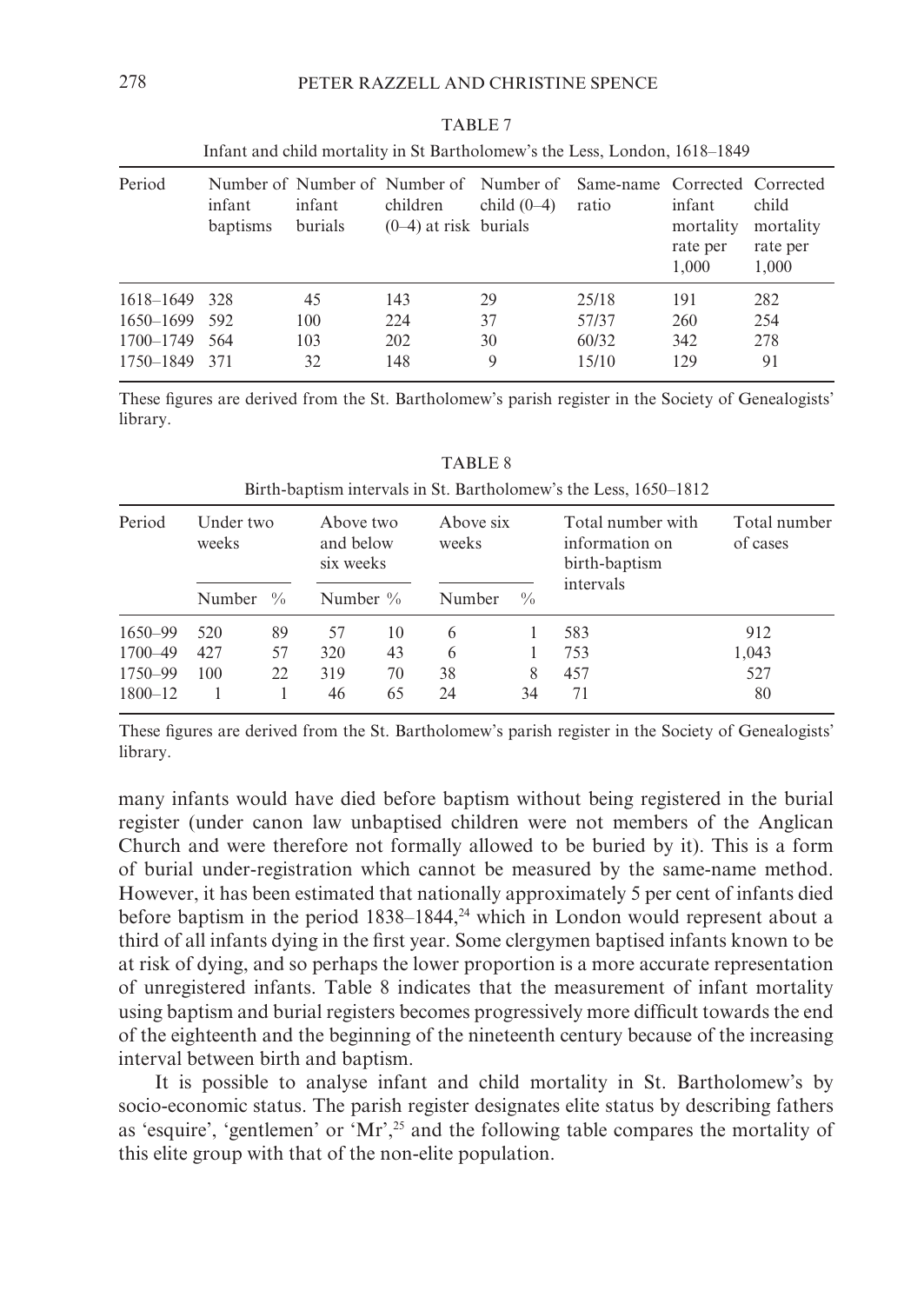|                                    | 1619–1848   |           |                      |           |  |
|------------------------------------|-------------|-----------|----------------------|-----------|--|
|                                    | Elite group |           | Non-elite population |           |  |
|                                    | 1619-1749   | 1750-1848 | 1619-1749            | 1750-1848 |  |
| Number of infant baptisms          | 371         | 119       | 1152                 | 256       |  |
| Number of infant burials           | 57          | 19        | 194                  | 13        |  |
| Number of children $(1-4)$ at risk | 200         | 48        | 384                  | 101       |  |
| Number of child $(1-4)$ burials    | 30          | 4         | 69                   |           |  |
| Same-name ratio                    | 44/22       | 3/3       | 105/68               | 11/6      |  |
| Infant Mortality rate per 1,000    | 307         | 160       | 260                  | 93        |  |
| Child mortality rate per 1,000     | 300         | 83        | 277                  | 91        |  |
|                                    |             |           |                      |           |  |

TABLE 9 Infant (IMR) and child (CMR) mortality in St. Bartholomew's the Less by socio-economic status.

For the source of these data, see the St. Bartholomew's parish register in the Society of Genealogists' library.

The sample sizes are small for the post-1750 period, but the figures in Table 9 indicate that infant mortality was slightly higher in the elite than the non-elite group in both  $1619-1750$  and  $1750-1848$ , and child mortality was higher in  $1619-1749$ . This is similar to the finding on socio-economic status and mortality in Tables 5 and 6 for the period 1650–1749, but different from the conclusions in Tables 3 and 4 for 1681–1709. However, the periods and nature of the samples are different in each of the separate studies, and the mortality differences between wealthy/elite and other families are not greatly significant in any of the samples covered by the above tables.

These findings on infant and child mortality are very similar to those of John Landers on London Ouakers for the period 1650–1849.

The Quakers were a relatively prosperous group and perhaps occupied an intermediate socio-economic position between the wealthy and non-wealthy groups analysed in the present article. Table 10 only covers the period 1650–1849, but the

| Age-specific mortanty rates per mousand amongst London Quakers, 1050–1649 |             |         |         |  |
|---------------------------------------------------------------------------|-------------|---------|---------|--|
|                                                                           | Age (years) |         |         |  |
| Cohort                                                                    | $0 - 1$     | $1 - 2$ | $2 - 4$ |  |
| $1650 - 74$                                                               | 251         | 103     | 190     |  |
| 1675-99                                                                   | 263         | 113     | 132     |  |
| $1700 - 24$                                                               | 342         | 145     | 177     |  |
| 1725-49                                                                   | 341         | 143     | 186     |  |
| 1750-74                                                                   | 327         | 150     | 159     |  |
| 1775-99                                                                   | 231         | 101     | 141     |  |
| $1800 - 24$                                                               | 194         | 93      | 85      |  |
| 1825-49                                                                   | 151         | 77      | 93      |  |

TABLE<sub>10</sub>

Age graphic montelity rates partheusend emerget Landen Quelsens, 1650, 1940

Source: J. Landers, 'London's Mortality in the Long Eighteenth: a Family Reconstitution Study', Medical History, Supplement No. 11, (1991), 7.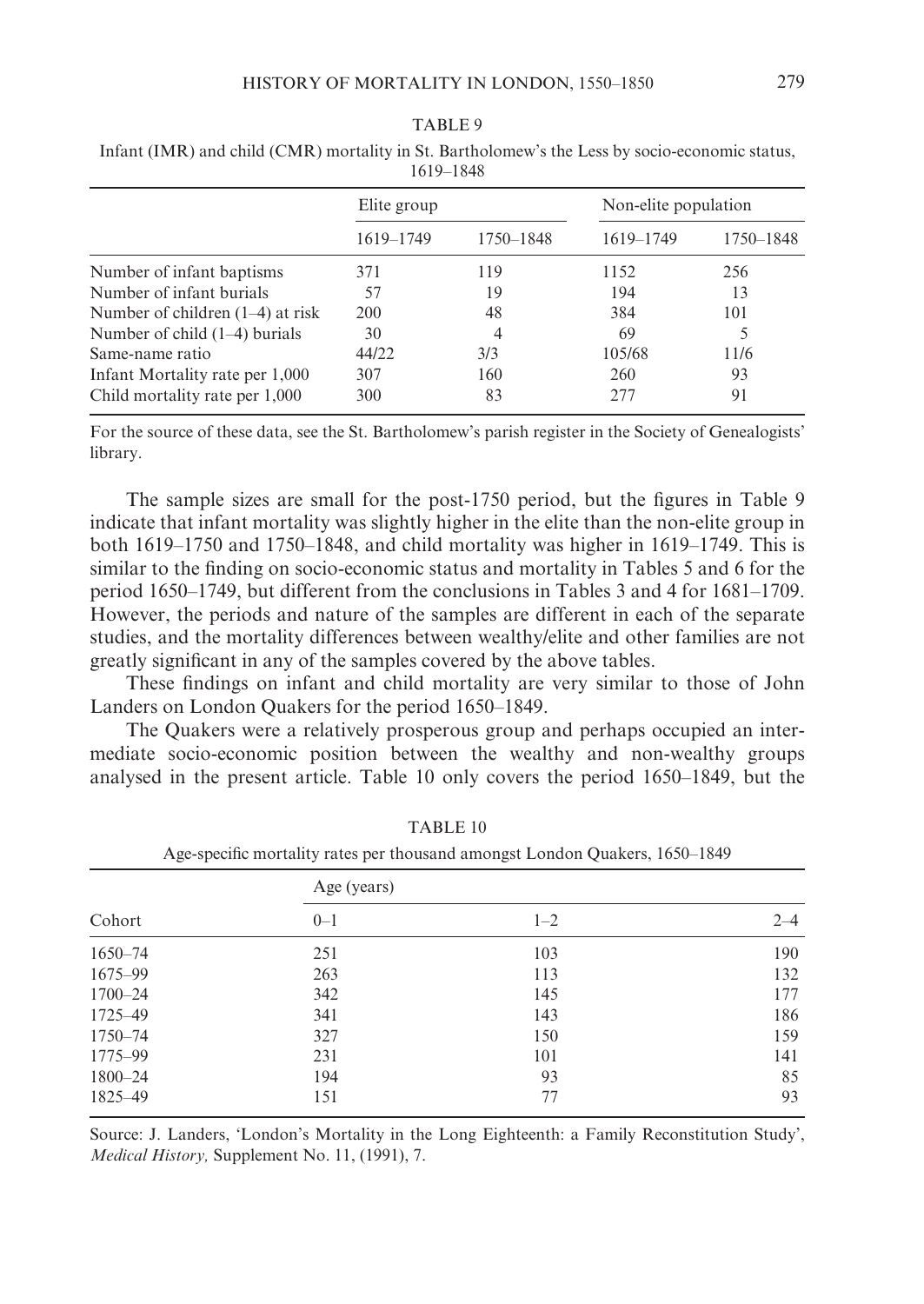overall level and pattern of mortality change is similar to that discussed earlier in this paper. Mortality under the age of two increased up to the middle of the eighteenth century, and fell in the last half of the eighteenth and first half of the nineteenth century, while later child mortality decreased mainly in the first half of the nineteenth century.

Landers' study mainly covers the area south of the river, and the evidence discussed in this article has focused on the City of London. However, both appear to have been fairly representative of London in the eighteenth and first half of the nineteenth century. There was relatively little variation in infant and child mortality between different districts in London at the beginning of civil registration, even between those with different socio-economic characteristics.

The Registrar-General published details of the mean rateable value of housing in all registration districts, allowing an analysis of the relationship between poverty and mortality at the district level. Table 11 summarises mortality by district, arranged by level of mean rateable value, in the period immediately after the introduction of civil registration.

The ten districts with the lowest rateable values — mainly in the East End of London — had the lowest infant and child mortality rates. In interpreting these findings, there is the problem of institutional mortality where deaths in hospitals and workhouses sometimes occurred outside the district of birth.<sup>26</sup> There appears to have been greater fluctuations in adult rather than infant or child mortality in the period 1838–44, although Farr made mathematical adjustments to allow for institutional mortality in this period.<sup>27</sup>

Woods found a link between poverty and infant mortality in London during the 1880s,<sup>28</sup> using Booth's estimates of poverty by district. The poor districts at this time were more or less the same as those in the 1840s — most being in the East End of London — so it is possible that the social class gradient in infant mortality only began to establish itself in London during the latter part of the nineteenth century. However, the evidence in this paper indicates little or no association between poverty and infant/ child mortality in the period 1550–1850, suggesting that disease played a largely exogenous role in shaping London's mortality patterns. This is an important and unexpected finding which will be discussed later in the paper.

#### **Adult mortality**

Adult mortality is difficult to measure through reconstitution research because only a small proportion — usually about 10 per cent — can be traced from birth to the date of adult death. There are also formidable difficulties in establishing correct individual identity in baptism and burial registers.

Special techniques are required to assess adult mortality levels, and there are two main sources available for this purpose in London during the period 1580–1849, marriage licences and apprenticeship records. According to an analysis of a sample of 14 London parish registers, 65 per cent of marriages were by licence in the first half of the seventeenth century, a proportion which had increased to 91 per cent by  $1651-1750$ , before declining to 31 per cent at the beginning of the nineteenth century.<sup>29</sup> For women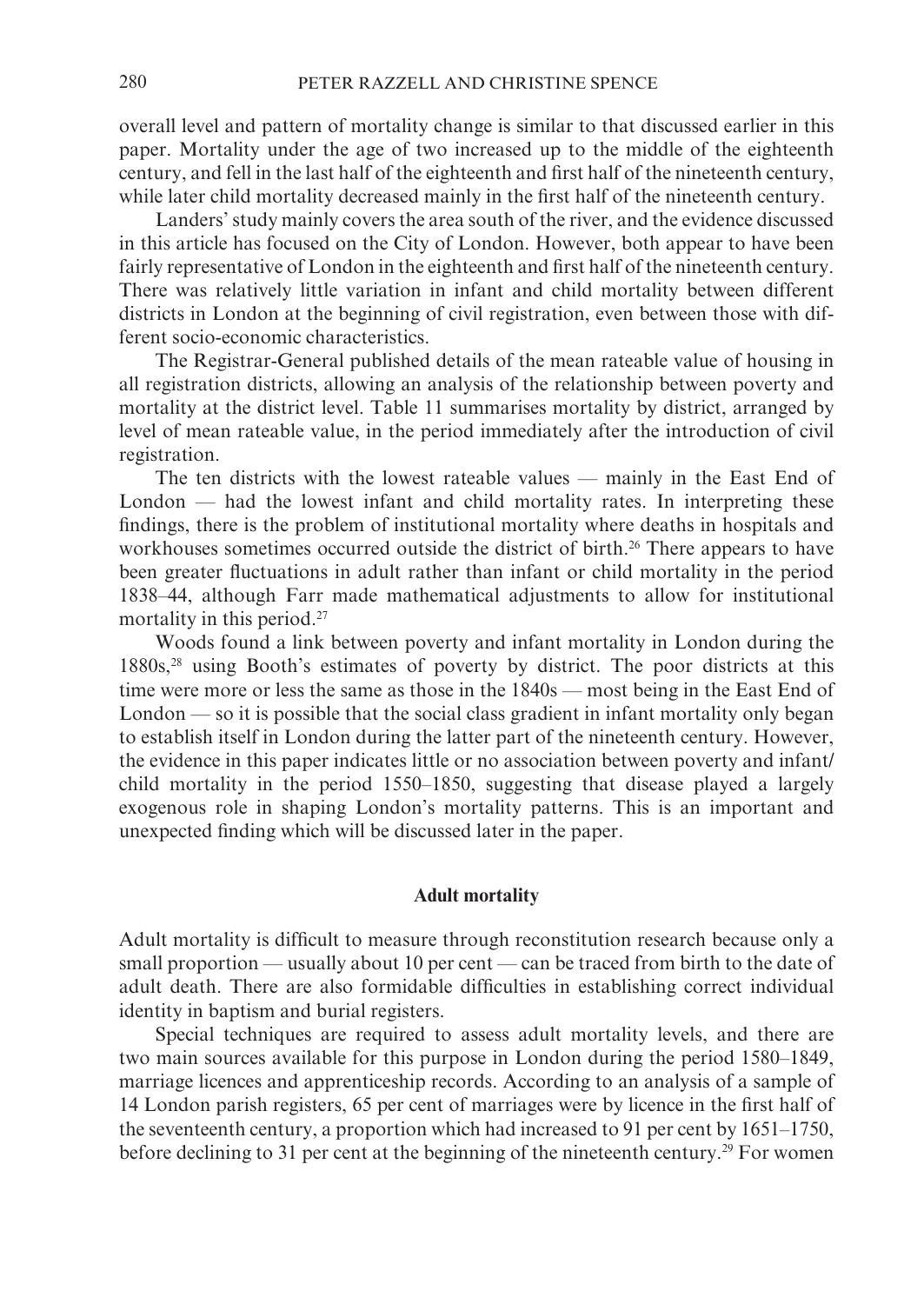| Registration district        | Mean annual<br>rateable value<br>of house property 1838-1844 | Infant mortality<br>per 1000, | mortality,<br>per 1000,<br>1838-44 | Child $(1-4)$ Adult $(25-44)$ ,<br>mortality, per 1000,<br>1838-44 |
|------------------------------|--------------------------------------------------------------|-------------------------------|------------------------------------|--------------------------------------------------------------------|
| <b>Bethnal Green</b>         | £8.1                                                         | 159                           | 54                                 | 11                                                                 |
| Camberwell                   | £12.3                                                        | 141                           | 34                                 | 14                                                                 |
| Shoreditch                   | £13.4                                                        | 149                           | 55                                 | 14                                                                 |
| Bermondsey                   | £13.5                                                        | 140                           | 59                                 | 11                                                                 |
| Newington                    | £14.1                                                        | 160                           | 47                                 | 10                                                                 |
| Stepney                      | £14.8                                                        | 159                           | 50                                 | 12                                                                 |
| St. George, Southwark        | £15.4                                                        | 182                           | 63                                 | 13                                                                 |
| Greenwich                    | £15.8                                                        | 149                           | 46                                 | 20                                                                 |
| Rotherhithe                  | £19.9                                                        | 146                           | 59                                 | 15                                                                 |
| Lambeth                      | £21.5                                                        | 149                           | 51                                 | 10                                                                 |
| Mean Average of 10 Districts | £14.9                                                        | 153                           | 52                                 | 13                                                                 |
| Hackney                      | £22.4                                                        | 144                           | 33                                 | 11                                                                 |
| Whitechapel                  | £22.4                                                        | 194                           | 75                                 | 20                                                                 |
| St. George-in-the-East       | £23.6                                                        | 168                           | 66                                 | 14                                                                 |
| Islington                    | £24.9                                                        | 148                           | 38                                 | 10                                                                 |
| East & West London           | £25.3                                                        | 186                           | 82                                 | 21                                                                 |
| <b>Clerkenwell</b>           | £25.4                                                        | 155                           | 47                                 | 11                                                                 |
| St. Saviour & St. Olave      | £27.1                                                        | 188                           | 76                                 | 35                                                                 |
| St. Luke                     | £27.9                                                        | 132                           | 64                                 | 10                                                                 |
| Kensington & Chelsea         | £29.1                                                        | 163                           | 47                                 | 12                                                                 |
| Holborn                      | £29.7                                                        | 200                           | 65                                 | 10                                                                 |
| Mean Average of 10 Districts | £25.80                                                       | 168                           | 59                                 | 1.5                                                                |
| Poplar                       | £31.7                                                        | 134                           | 42                                 | 15                                                                 |
| Westminster                  | £32.4                                                        | 180                           | 65                                 | 17                                                                 |
| Pancras                      | £33.1                                                        | 166                           | 52                                 | 15                                                                 |
| St. Giles                    | £47.8                                                        | 188                           | 38                                 | 12                                                                 |
| Strand                       | £48.8                                                        | 173                           | 67                                 | 11                                                                 |
| Marylebone                   | £57.5                                                        | 167                           | 60                                 | 14                                                                 |
| St. James Westminster        | £69                                                          | 169                           | 68                                 | 10                                                                 |
| City of London               | £77.5                                                        | 151                           | 61                                 | 11                                                                 |
| St. George Hanover Sq.       | £79.2                                                        | 166                           | 52                                 | 16                                                                 |
| St. Martin's-in-the-Fields   | £101.8                                                       | 177                           | 73                                 | 15                                                                 |
| Mean Average of 10 Districts | £57.90                                                       | 167                           | 58                                 | 14                                                                 |

TABLE 11 Infant, child and adult mortality in London, 1838-44

Source: 5th Annual Report of the Registrar General (1843), 446; 8th Annual Report of the Registrar General (1848), 192-93; 9th Annual Report of the Registrar General, Folio Edition (1848), 236-38.

marrying under the age of twenty-one, parental consent was required, usually by written affidavit. The majority of marriage licence allegations have survived for London, and they usually contain the following relevant information: 1. Whether father alive or dead at date of marriage. 2. If father alive, his name and place of residence. 3. If father dead, name of mother or where relevant, guardian.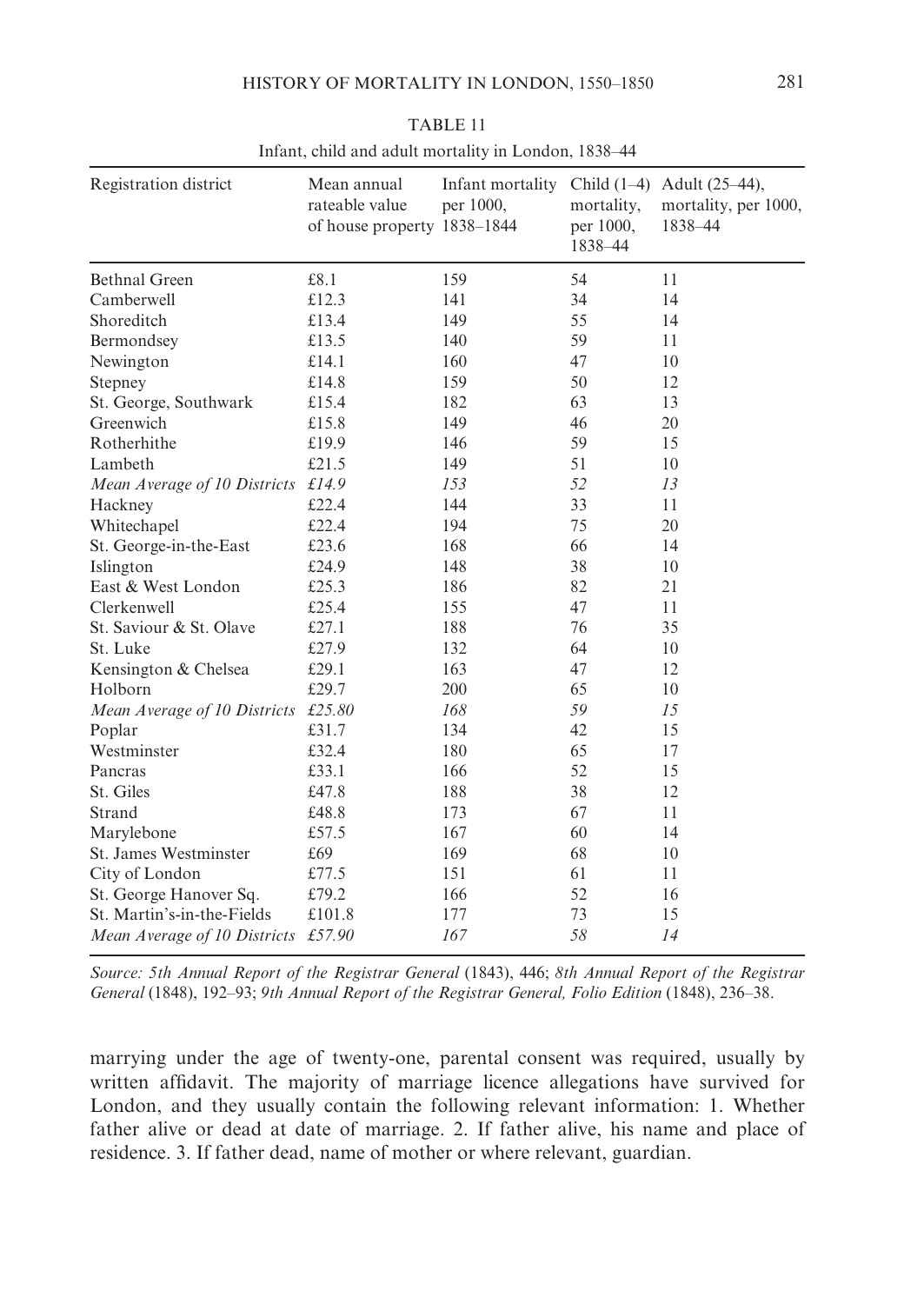| ophisicis mail ying unici 21, famers nsica as acad, London iviariage Litences |                       |                        |                            |  |
|-------------------------------------------------------------------------------|-----------------------|------------------------|----------------------------|--|
| Period                                                                        | Total number of cases | Number of fathers dead | Proportion of fathers dead |  |
| 1600-41                                                                       | 696                   | 303                    | $44\%$                     |  |
| 1661–99                                                                       | 1,950                 | 901                    | 46%                        |  |
| 1700–49                                                                       | 2,500                 | 1,171                  | 47%                        |  |
| 1750–89                                                                       | 1,937                 | 694                    | 36%                        |  |
| 1840-49                                                                       | 500                   | 143                    | 29%                        |  |

TABLE 12 Spinsters marrying under 21; fathers listed as dead I ondon Marriage Licences

For the period 1600–1641, the data are based on the analysis of Bishop of London's marriage licences in Armytage, Allegations for Marriage Licences Issued by the Bishop of London 1611–1828, op. cit. For the periods after 1661, the figures are based on an analysis of cases selected in sequence from the start dates of the Vicar-General's marriage licence allegations deposited in the Society of Genealogists' library.

Because of uncertainty about father's place of residence — many young women who were married in London were migrants from the country  $-$  it is difficult to carry out an exact analysis of London's paternal mortality. Also, there is no reliable information on fathers' ages, although this is likely to be strongly influenced by age at marriage. The limited amount of evidence available indicates that there were no longterm changes in the mean age of male marriage during the seventeenth, eighteenth and early nineteenth centuries, suggesting that fathers' ages did not change significantly during this period.<sup>30</sup>

Table 12 indicates a slight rise in paternal mortality between 1600–1641 and 1700– 1749, although there were fluctuations of mortality in this period — such as a rise to 55 per cent in the 1660s. This rise was probably partly due to the effect of the plague, although Table 10 includes data on fathers living and dying outside of London, who were presumably less vulnerable to plague mortality.

Overall paternal mortality was high and relatively stable during the period 1600– 1749, but declined significantly and steadily from the middle of the eighteenth century onwards, falling from 47 per cent in 1700–49 to 29 per cent in 1840–49. The chronology of the fall in paternal mortality is similar to that found for infant and child mortality, although the latter more than halved between 1725–1749 and 1825–1849, whereas paternal mortality declined by about a third.

The long-term trend in paternal mortality is confirmed by independent evidence from apprenticeship records, although there is some uncertainty about the quality of data because of the potential problem of self-selection.<sup>31</sup> Table 13 summarises data on the London fathers of masons' apprentices.

The proportion of fathers who were dead at the date of the indenture of their sons — which took place on average at about 15 years of age — halved from 42 per cent in 1663–99 to 21 per cent in 1750–1805, a larger reduction than found in the marriage licence data, but the sample sizes of the apprenticeship data are considerably smaller.

The high paternal mortality in London at the beginning of the eighteenth century is confirmed by data from the national apprenticeship register compiled for taxation purposes. Of 373 cases listed in London and Middlesex for the period 1710–1713, 37 per cent of fathers were dead at the date of the indenture of their son, significantly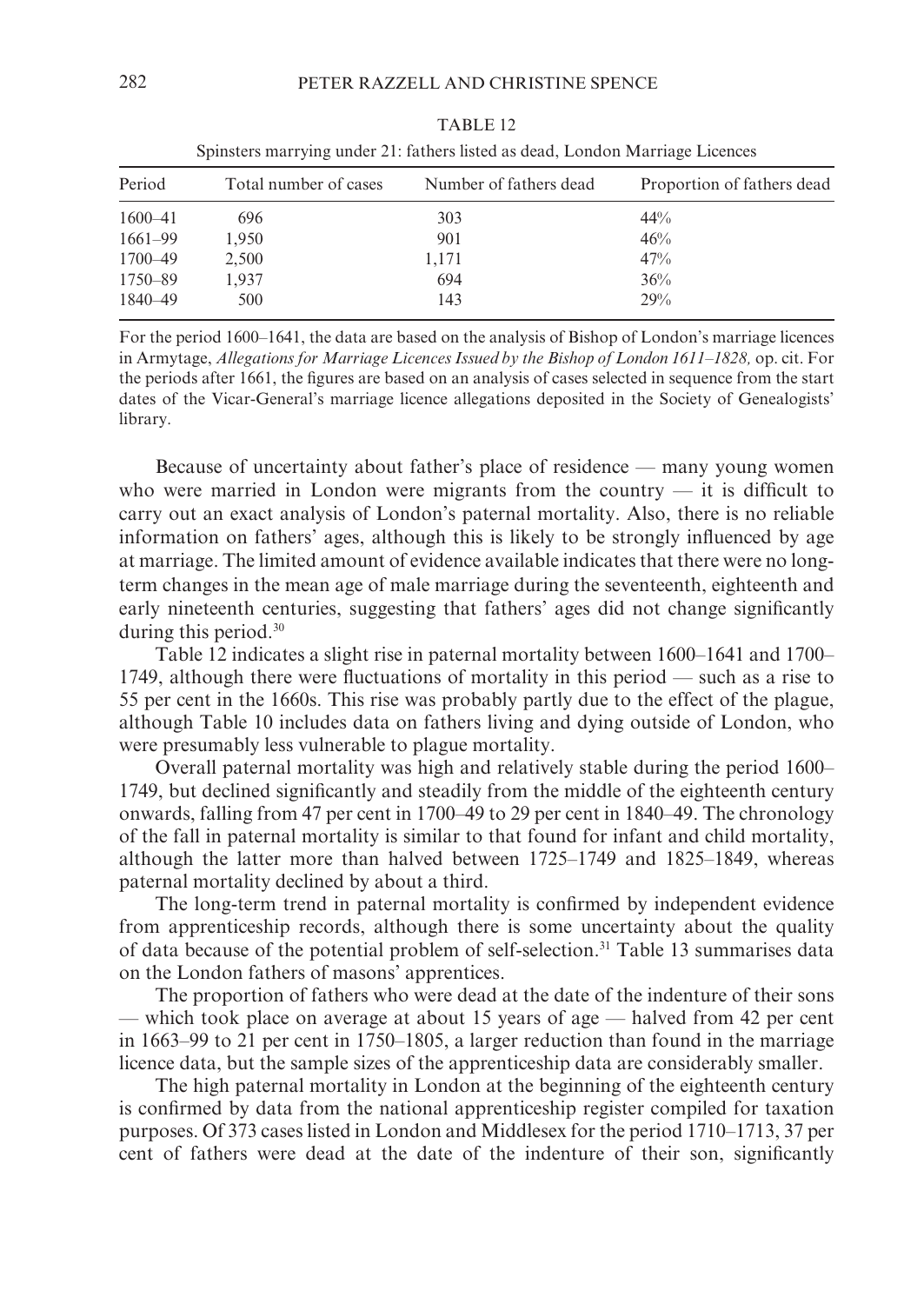|           |     |     | Date of indenture Number of fathers dead Total number of fathers Proportion of fathers dead |  |
|-----------|-----|-----|---------------------------------------------------------------------------------------------|--|
| 1663–1699 | 94  | 223 | 42%                                                                                         |  |
| 1700–1749 | 124 | 375 | 33%                                                                                         |  |
| 1750–1805 | 43  | 202 | $21\%$                                                                                      |  |

TABLE<sub>13</sub> Mortality amongst London fathers of indentured masons' apprentices

Source: C. Webb. London Livery Company Apprenticeship Registers, 27: Mason's Company 1663-1805 (1999).

higher than the percentage found in the same period for the northern rural counties of Northumberland, Rutland, Westmoreland and Yorkshire  $-27$  per cent (91 of 336) cases) — and in Scotland — 22 per cent (33 of 151 cases).<sup>32</sup>

An analysis of the socio-economic status of fathers and levels of paternal mortality indicates that mortality was higher amongst wealthy fathers. This was true both nationally and also in London, the latter indicated in Table 14.

Fathers paying the higher premiums were gentlemen, merchants and others with high socio-economic status occupations, whereas those paying lower premiums were labourers, porters and others with manual occupations.<sup>33</sup> Higher paternal mortality in wealthier groups is an unexpected finding, although the sample sizes are small and there are data to indicate that boys from different socio-economic groups were apprenticed at slightly different ages, affecting the period in which fathers were at risk of dying.<sup>34</sup> However, there is evidence that fathers' ages were probably very similar between the different occupational groups.<sup>35</sup> Larger samples are required before confident conclusions can be reached about the relationship between premium levels and paternal mortality.

A review of actuarial evidence from insurance companies and friendly societies found that adult mortality was higher amongst middle class than working class groups in the first half of the nineteenth century, a finding that was confirmed for some occupational groups by early census and civil registration data.<sup>36</sup> It is possible that the families of socio-economic elites were more vulnerable to infection through geographical mobility and contact with a greater number of disease environments, e.g. merchants travelling and trading with foreign countries. There is also evidence that life-style factors — the excessive consumption of food, alcohol and tobacco, accompanied by

Mortality amongst London fathers listed in the British Apprenticeship Register, 1710–13, by amount of premium paid

TABLE 14

| Premium paid | Number of cases | Proportion of fathers dead |
|--------------|-----------------|----------------------------|
| £9 and under | 110             | $32\%$                     |
| £10–£19      | 93              | $41\%$                     |
| $£20+$       | 99              | 42%                        |

The data are based on the analysis of the British apprenticeship register lodged in the Society of Genealogists' library.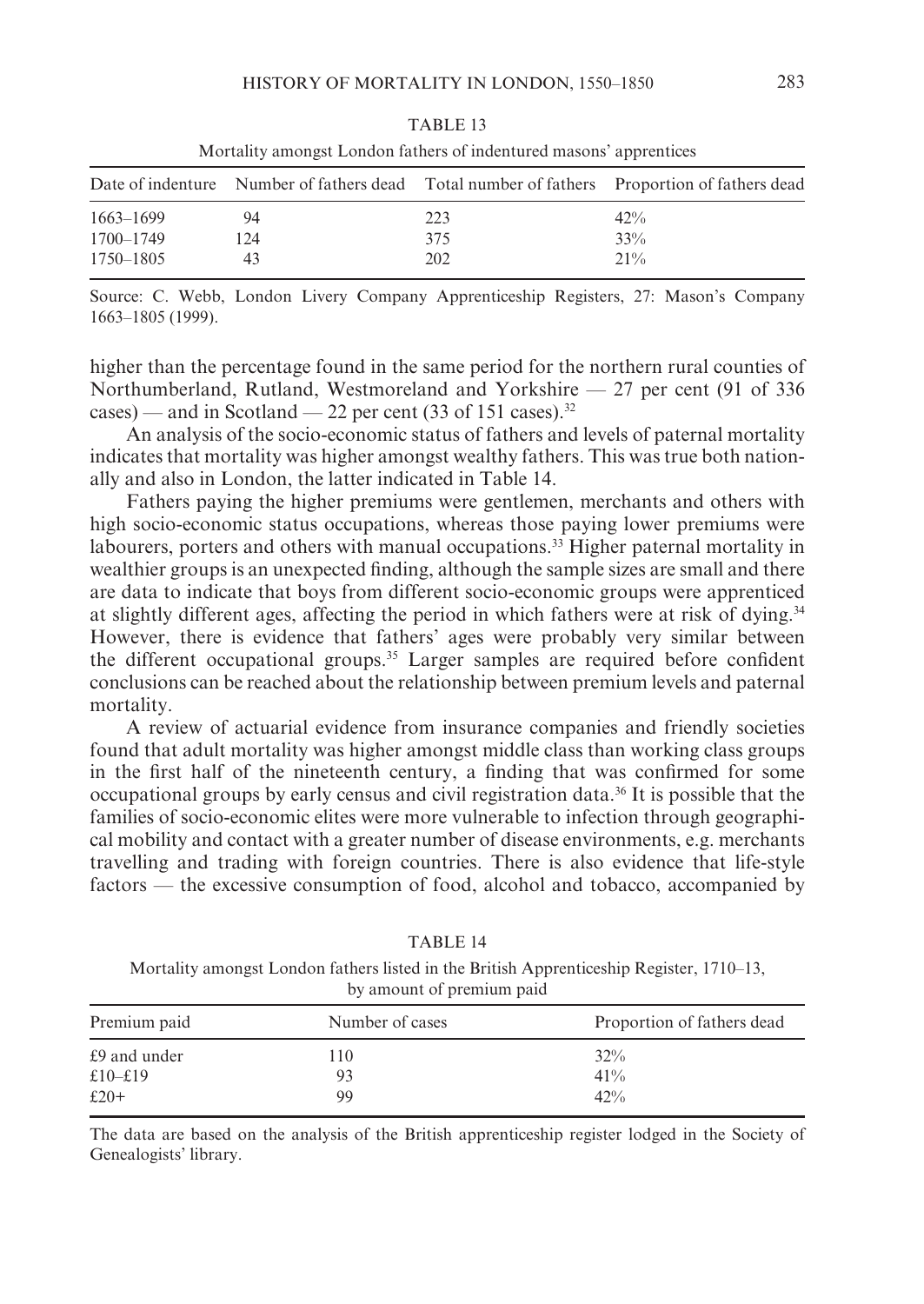the lack of physical activity — damaged the health of the wealthy, both in London and elsewhere 37

#### The impact of mortality on London's population

Table 15 summarises estimates of London's population during the period 1520–1851, estimates which are very approximate because of the uncertain reliability of the source material.<sup>38</sup>

The inverted U-pattern of growth — rapid during the sixteenth and the first half of the seventeenth century, slowing during 1650–1750, and beginning to grow more rapidly after 1750 — is similar to the pattern of infant and child mortality depicted in Tables 5 and 6. This suggests that for the period before 1650, mortality did not prevent rapid population growth as it did after the middle of the seventeenth century.<sup>39</sup> The exact role of mortality in shaping London's population is complex, as there are a number of other factors, including fertility and migration, which were important for population growth.

Before the widespread practice of birth control in the second half of the nineteenth century, fertility was largely shaped by patterns of nuptiality, particularly age at marriage. Although full and accurate information on marriage age in London is not available for the whole period 1550–1850, marriage licences do indicate the numbers of women marrying under the age of 21 due to the legal requirement of parental consent.

| Approximate<br>date | Estimated<br>population<br>of London | Period        | Annual<br>percentage<br>increase | Estimated<br>population<br>of England | London's population<br>as a percentage of<br>England's population |
|---------------------|--------------------------------------|---------------|----------------------------------|---------------------------------------|-------------------------------------------------------------------|
| 1520                | 55,000                               |               |                                  | 2,600,000                             | $2.1\%$                                                           |
| 1600                | 200,000                              | 1520-1600     | $3.3\%$                          | 4,300,000                             | 4.7%                                                              |
| 1650                | 400,000                              | $1600 - 1650$ | $2.0\%$                          | 5,250,000                             | 7.6%                                                              |
| 1700                | 575,000                              | 1650-1700     | $0.9\%$                          | 5,100,000                             | 11.3%                                                             |
| 1750                | 675,000                              | 1700-1750     | $0.3\%$                          | 6,000,000                             | $11.3\%$                                                          |
| 1801                | 960,000                              | 1750-1801     | $0.8\%$                          | 8,600,000                             | $11.2\%$                                                          |
|                     | Greater                              |               |                                  | England                               |                                                                   |
|                     | London                               |               |                                  | & Wales                               |                                                                   |
| 1801                | 1,117,000                            |               |                                  | 8,900,000                             | 12.6%                                                             |
| 1851                | 2,685,000                            | 1801-1851     | $2.8\%$                          | 17,900,000                            | $15.0\%$                                                          |
|                     |                                      |               |                                  |                                       |                                                                   |

TABLE<sub>15</sub>

Estimated population size of London, 1520–1851

The figures for London are taken from E.A. Wrigley, 'A Simple Model of London's Importance in Changing English Society and Economy 1650–1750', Past and Present, 37, (1967), 44; E.A. Wrigley, People, Cities and Wealth (Oxford, 1987), 162. For Greater London, see B.R. Mitchell and P. Deane, Abstract of British Historical Statistics (Cambridge, 1971), 19. Estimates of England's population for 1600–1801 are based on Rickman's returns of national baptisms, assuming a constant baptism rate. See Mitchell and Deane, op. cit., 5; E.A. Wrigley and R.S. Schofield, The Population History of England, 1541–1871 (1981), 574. The estimate of English 1520 population is derived from Wrigley and Schofield, op. cit., 575.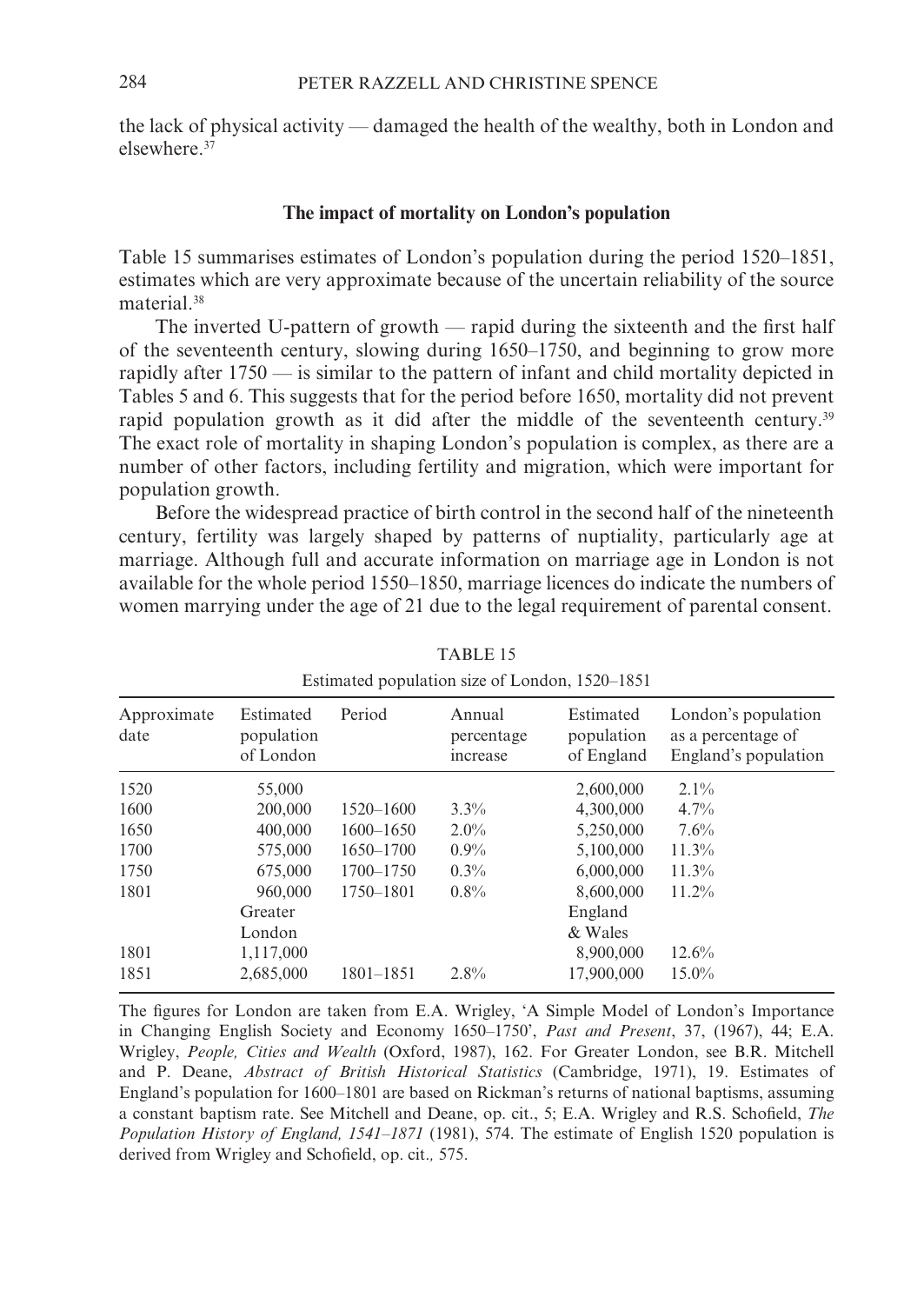According to figures in Table 16, nearly half of single women living in London were married under the age of 21 in the early seventeenth century, and this was one of the factors associated with rapid population growth during the period. The proportion of women marrying under 21 fell significantly during the eighteenth and early nineteenth centuries, and this may have been partly the result of the reduction in adult mortality, which allowed women to achieve desired fertility at a later age of marriage. The decline in early marriage probably contributed to the slowing of population growth, although in the long run it did not prevent a resumption of a very rapid increase in London's population during the first half of the nineteenth century, which was largely the result of the reduction in mortality.

Table 15 indicates that population increased much more rapidly in London than it did in the rest of England and Wales. It grew from 2.1 per cent of the national total in 1520 to 15.0 per cent in 1851, and some of this growth was probably fuelled by migration. Table 17 summarises data on the geographical origin of plumbers' and masons' apprentices.

Migration patterns revealed by Table 17 are confirmed by additional evidence based on apprenticeship records,<sup>40</sup> although data derived from marriage licences suggest a lower level of in-migration in the early seventeenth century. Bishop of London licences indicate that 61 per cent of single women in London were migrants in 1583– 1586, a proportion that had fallen to 53 per cent in 1601–1605, and 38 per cent by 1630–1640.<sup>41</sup> Although lower than the proportions for apprentices, the marriage licence data confirm that in-migration was very important in London during the late sixteenth and early seventeenth century.

| $ncences, 1000-1049$ |                                             |                                              |                                                 |  |
|----------------------|---------------------------------------------|----------------------------------------------|-------------------------------------------------|--|
| Period               | Number of single women<br>marrying under 21 | Total number of<br>marriages of single women | Proportion of single women<br>marrying under 21 |  |
| $1600 - 39$          | 188                                         | 400                                          | $47.0\%$                                        |  |
| $1661 - 99$          | 162                                         | 400                                          | 40.5%                                           |  |
| 1700-49              | 138                                         | 500                                          | 27.6%                                           |  |
| 1750–99              | 50                                          | 500                                          | $10.0\%$                                        |  |
| 1800-49              | 28                                          | 500                                          | $5.6\%$                                         |  |
|                      |                                             |                                              |                                                 |  |

TABLE 16

Proportion of single women resident in London marrying under the age of twenty-one, marriage licences 1600 1849

The first hundred consecutive marriages were selected at the beginning of each decade for the periods covered by Table 16. For 1600–39, the marriages were taken from Armytage, Allegations for Marriage Licences Issued by the Bishop of London 1611-1828, op. cit. For all subsequent periods, the marriages were selected from the copies of the Vicar General's marriage allegations in the Society of Genealogists' library. The early age of marriage at the beginning of the seventeenth century is confirmed by V.B. Elliott, 'Single Women in the London Marriage Market: Age, Status and Mobility, 1598-1619', in R.B. Outhwaite (ed.), Marriage and Society: Studies in the Social History of Marriage (1981). The proportion of single women marrying in London during the first half of the nineteenth century is similar to that found by the Registrar General in 1843–44: 7.7%. See the Registrar General's Seventh Annual Report, 1843-44 (1846), xxx, xxxi.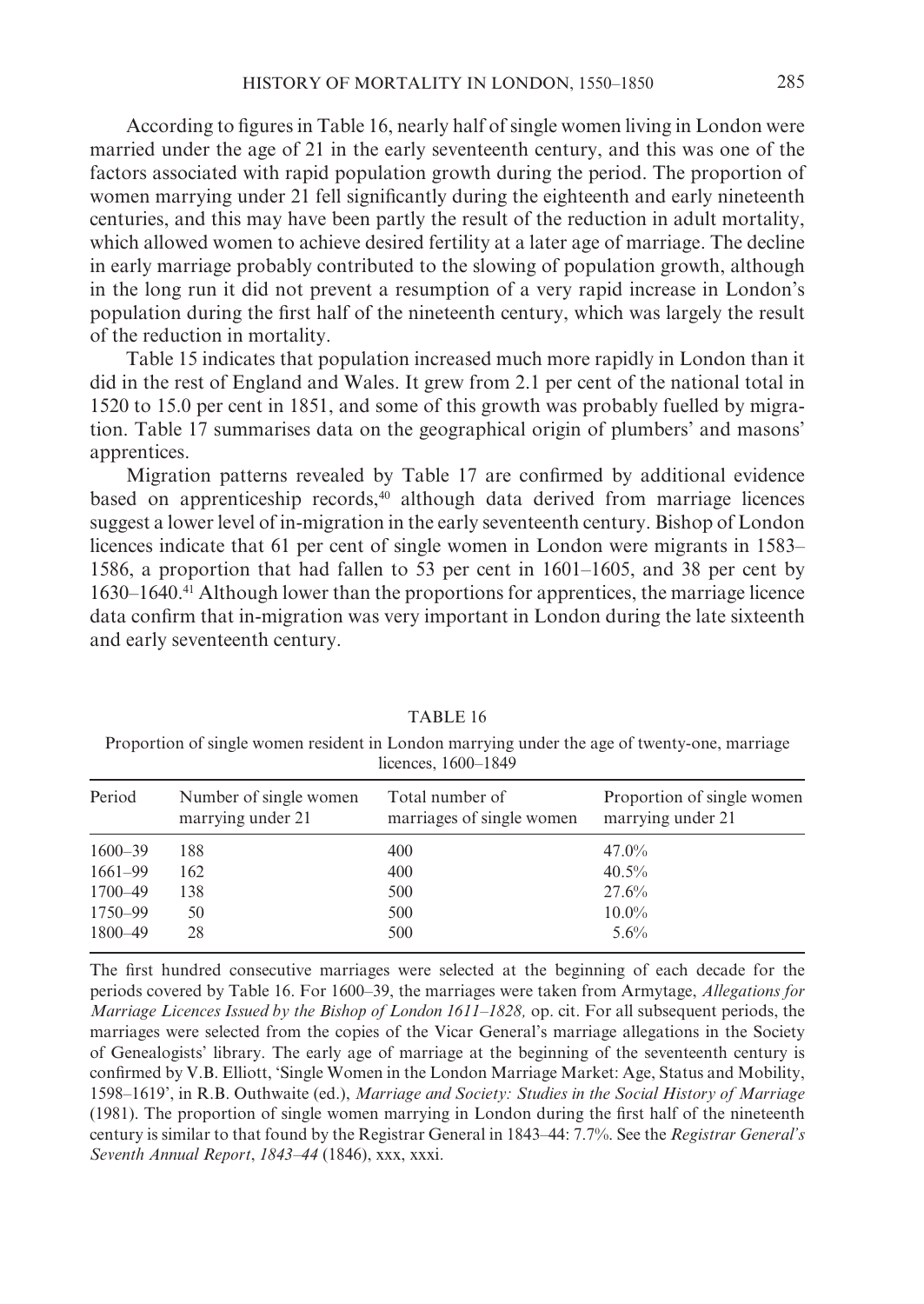| Period       | Number of plumbers' Proportion of<br>apprentices | fathers residing<br>outside London | Number of masons'<br>apprentices | Proportion of<br>fathers residing outside<br>London |
|--------------|--------------------------------------------------|------------------------------------|----------------------------------|-----------------------------------------------------|
| 1570-1599 21 |                                                  | 86%                                |                                  |                                                     |
| 1600-49      | 67                                               | 85%                                |                                  |                                                     |
| 1650-99      | 140                                              | 71%                                | 994                              | 68%                                                 |
| 1700-49      | 129                                              | 57%                                | 884                              | 37%                                                 |
| 1750-99      | 56                                               | 39%                                | 347                              | $32\%$                                              |

TABLE 17

Geographical residence of fathers of plumbers' and masons' apprentices indentured 1570–1799

For the source material on which these figures are based, see C. Webb (ed.), *London Apprentices*, Volume 33: Plumbers' Company, 1571–1800 (2000); C. Webb (ed.), London Apprentices, Volume 27: *Masons Company, 1663–1805* (1999). The figures for plumbers in the 1650–99 category are based on the period 1663–99.

The decline in the percentage of migrants among apprentices in the eighteenth century was probably linked to the slow-down in population growth in the country at large, although Table 15 indicates that there was little or no change in London's share of the national population between 1650 and 1801, suggesting that London's increase was hampered by the high infant and child mortality in this period. However, mortality fell sharply after the end of the eighteenth century, engendering a rapid endogenous growth in population with minimal inward migration.

#### **Discussion**

The reasons for the patterns of mortality discussed in this paper must be largely speculative, given the absence of detailed work on the history of disease mortality in London during this period. The more than doubling of infant and child mortality between the sixteenth and the middle of the eighteenth century was not mirrored by a similar increase in adult mortality during the same period. Early mortality appears to have increased significantly in all socio-economic groups in the period 1550–1750, suggesting that changes in the standard of living did not play a significant role in shaping mortality patterns, particularly as this was a period when real incomes were rising generally in London and elsewhere.

There is evidence that some diseases became more virulent during the period 1550-1850. Most people dying from smallpox in London during the sixteenth, seventeenth and eighteenth centuries were children, indicating that the disease was endemic, affecting everyone born in the city.<sup>42</sup> The case-fatality rate of smallpox in two London parishes during the sixteenth century was approximately 5 per cent,<sup>43</sup> compared to a case-fatality rate of about 45 per cent amongst unvaccinated children in London in the 1880s.<sup>44</sup> There is considerable evidence that smallpox became more fatal in London throughout the seventeenth, eighteenth and nineteenth centuries<sup>45</sup> — possibly as a result of the importation of more virulent strains with the growth of world trade — and this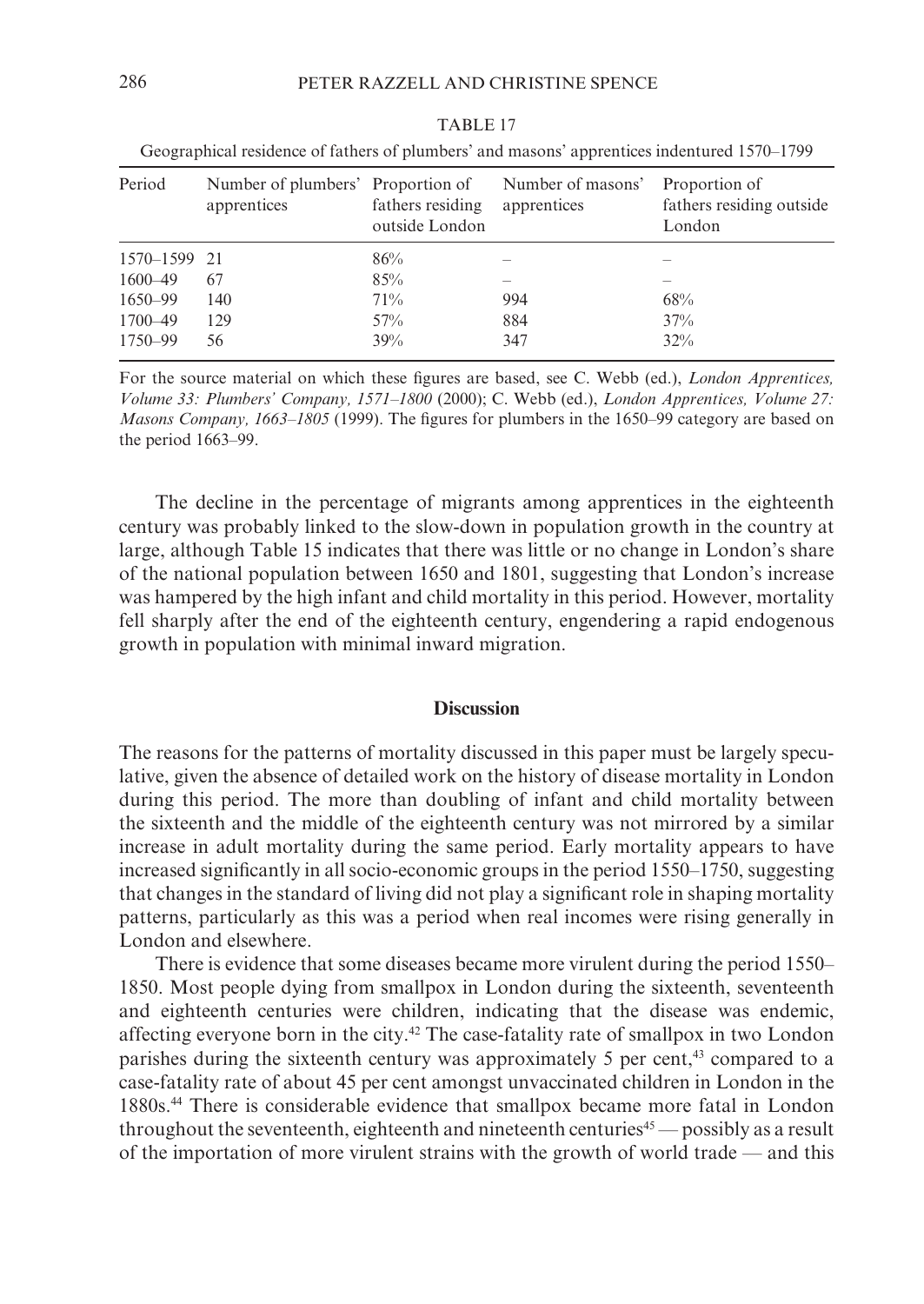could explain in part the increase in infant and child mortality up to the middle of the eighteenth century. Inoculation and vaccination were practised in London after that period, although it is doubtful whether they made a major impact, particularly amongst the poor, until the end of the eighteenth century.<sup>46</sup>

The disappearance of the plague in the 1660s does not appear to have made a significant long-term impact on mortality in London. It is possible that this was because other diseases were replacing plague as a cause of death. We have seen that smallpox was becoming more fatal to children, and this was probably true of certain other diseases. Typhus was probably introduced into England in the sixteenth century,<sup>47</sup> it affected adults more than children,<sup>48</sup> killed rich and poor alike, and became widespread in both town and countryside during the seventeenth century.<sup>49</sup> In London, diseases classified by contemporaries as 'fevers' increased significantly during this period. Fever and ague accounted for about 6 per cent of all deaths in Aldgate during the period 1583–1599, most deaths occurring amongst adolescents and adults.<sup>50</sup> According to the London Bills of Mortality, about 15 per cent of all deaths were due to fever in the first half of the eighteenth century, again most of them adults.<sup>51</sup>

There was a fall in the number of 'fever' deaths amongst adults in London and elsewhere during the second half of the eighteenth century,<sup>52</sup> and much of this reduction in mortality was probably linked to the gradual elimination of typhus infection.<sup>53</sup> Woollen underwear was replaced by linen and cotton garments during this period, and more effective washing — involving the boiling of clothing — was probably responsible for the progressive elimination of both body lice and typhus.

In addition to inoculation and the introduction of linen and cotton garments, there were a number of other improvements which may have helped reduce mortality, e.g. the use of colostrum in breastfeeding after the middle of the eighteenth century. However, many of these improvements would have been adopted first by the wealthy and then only later by the general population, and the evidence on the fall in mortality is that it affected all socio-economic and all age groups from the middle of the eighteenth century onwards. A study of the Bills of Mortality and parish registers which list cause of death suggests that a range of diseases diminished during the latter half of the eighteenth and first half of the nineteenth century: — smallpox, 'fevers' (probably including typhus and typhoid fever), and convulsions (probably including diarrhoea/gastrointestinal diseases).<sup>54</sup> Most of these are dirt diseases and it is possible that there was a transformation of the environment in the middle of the eighteenth century which had a major impact on a number of diseases. Roy Porter wrote of the 'cleaning up the Great Wen' during this period, associated with a number of Local Improvement Acts which appeared to have transformed London's overall disease environment.<sup>55</sup>

The economic and social consequences of London's population growth have been well-documented by Fisher, Wrigley and others.<sup>56</sup> London provided an expanding market for a range of agricultural and industrial commodities, and was a major centre of manufacturing activity.<sup>57</sup> Its national and international trade laid the foundation for subsequent industrialisation, and it acted as a focal point for the dissemination of a more cosmopolitan way of life.<sup>58</sup> None of this would have been possible without population growth, and the inverted U-shaped curve of economic and social development — rapid expansion between 1520 and 1650, followed by a long period of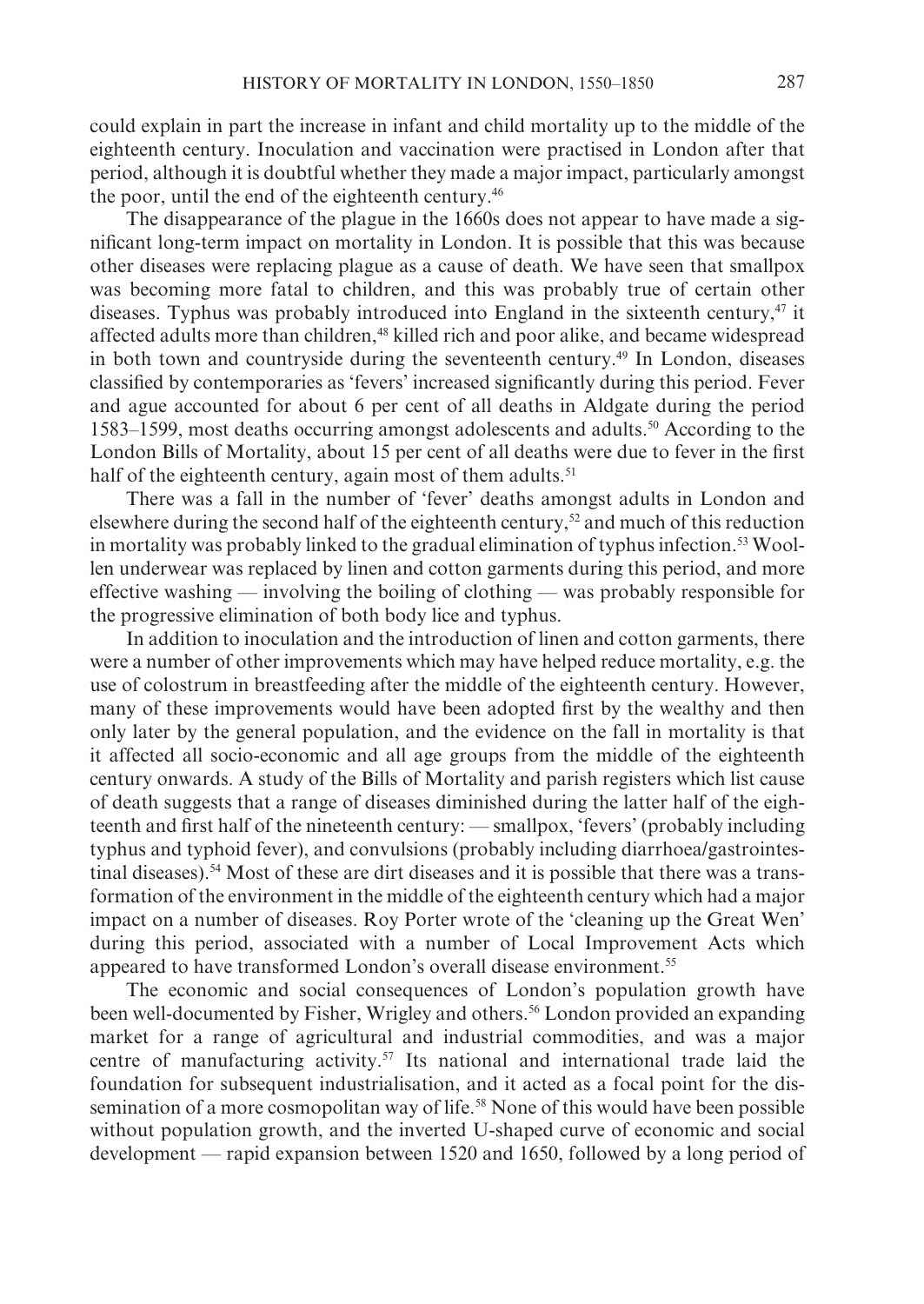stagnation and subsequent rapid growth at the end of the eighteenth century — would not have occurred without a similar cycle of exogenous demographic development, both in London and nationally.<sup>59</sup>

## Conclusions

The overall conclusions to be reached on the history of mortality in London from this research are as follows:

- 1. Infant and child mortality more than doubled between the sixteenth and the middle of the eighteenth century in both wealthy and non-wealthy families.
- 2. Mortality peaked in the middle of the eighteenth century at a very high level, with nearly two-thirds of all children — rich and poor — dying by the time of their fifth birthday.
- 3. Mortality under the age of two fell sharply after the middle of the eighteenth century, and older child mortality decreased mainly during the late eighteenth and early nineteenth century. By the second quarter of the nineteenth century, about 30 per cent of all children had died within the first five years. This latter fall in mortality appears to have occurred equally amongst both the wealthy and the non-wealthy population.
- 4. There was little or no change in paternal mortality from 1600 to 1750, after which date there was a steady fall until the middle of the nineteenth century. The scale of the fall in paternal mortality was probably less than the reduction in infant and child mortality. The latter more than halved between the middle of the eighteenth and nineteenth centuries, whereas paternal mortality fell by about a third in the same period.
- 5. There appears to have been a minimal social class gradient in infant, child and adult mortality in London during the period 1550–1850. This is an unexpected finding, raising fundamental questions about the role of poverty and social class in shaping mortality in this period.<sup>60</sup>

The absence of a general link between wealth and mortality has been one of the major findings of this paper. The research has also found an inverted U-shaped pattern of long-term infant and child mortality, with mortality more than doubling between the sixteenth and the middle of the eighteenth century, before falling sharply after this period. These findings represent a radical challenge to conventional assumptions about London's mortality history. However, the explanations and implications of these demographic patterns have yet to be fully explored, and only detailed further reconstitution research on individual parishes - particularly those with information on cause of death, age and occupation in the burial register - will answer some of these outstanding questions.

We would like to thank the Wellcome Trust for its financial support which made the research in this paper possible.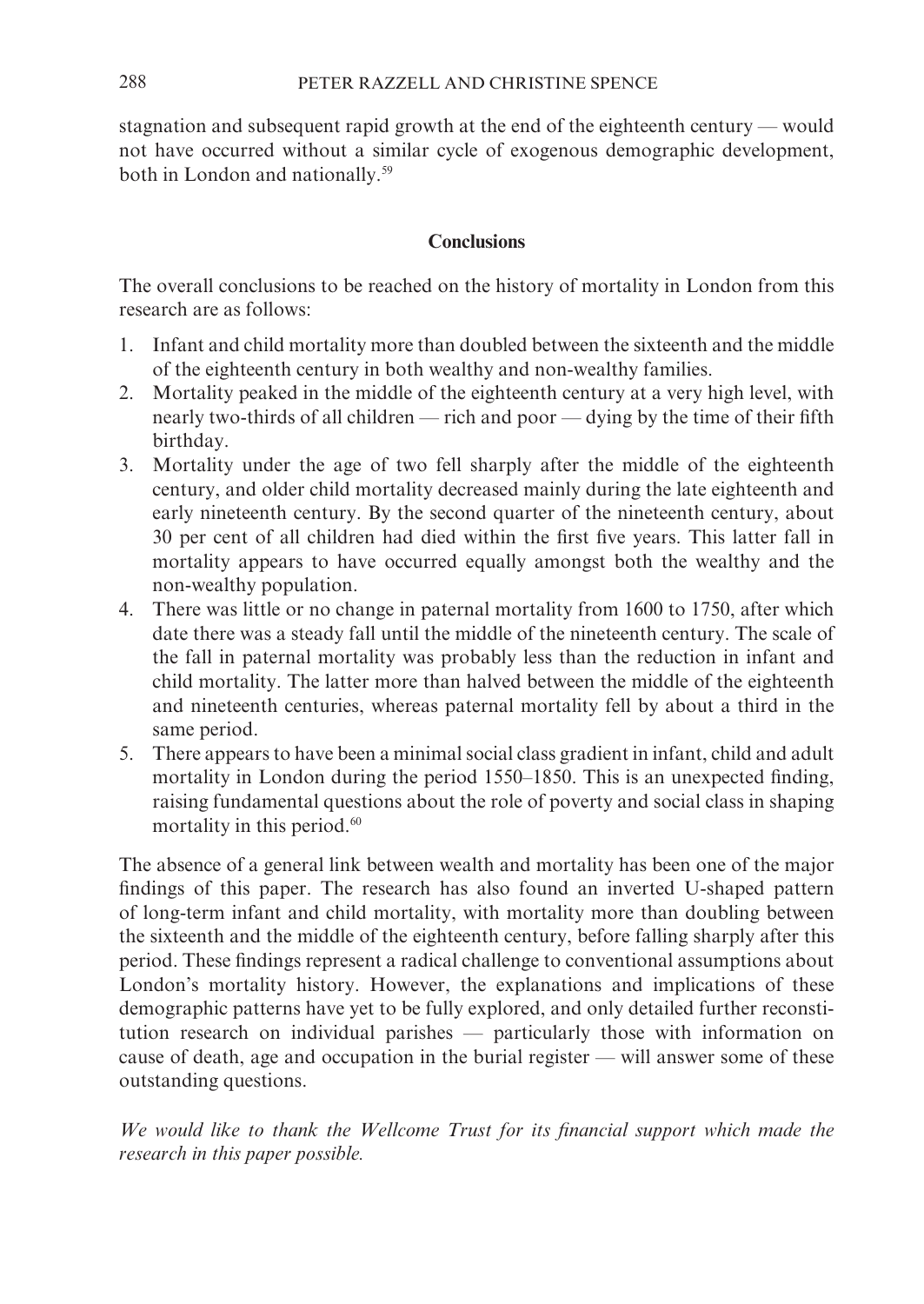#### **Notes**

- <sup>1</sup> V. Harding, 'Early Modern London 1550-1700', London Journal, 20, (1995), 36; L. Schwarz, 'London, 1700-1850', London Journal, 20, (1995), 46-55; L. Schwarz, London in the Age of Industrialization: Entrepreneurs, Labour Force and Living Conditions (Cambridge, 1992).
- <sup>2</sup> Harding, 'Early Modern London', 36.
- <sup>3</sup> R. Finlay, *Population and the Metropolis, the Demography of London 1580–1640* (Cambridge, 1981); Harding, 'Early Modern London', 39; B. Luckin, 'Perspectives on the Mortality Decline in London, 1860-1920', London Journal, 22, (1997), 123-41; R. Woods, 'Mortality, Poverty and Environment', in R. Woods and J. Woodward (eds.), *Urban Disease and Mortality* (1984), 24.
- See for example J. Brownlee, 'The Health of London in the Eighteenth Century', Proceedings of the  $\sqrt{4}$ Royal British Medical Society, 18, (1925), 73-84; A.B. Appleby, 'Nutrition and Disease: the Case of London, 1550-1750', Journal of Interdisciplinary History, 6, (1975), 1-22; P.R. Galloway, 'Annual Variations in Deaths by Age, Deaths by Cause, Prices and Weather in London 1670–1830', Population Studies, 39, (1986), 487-506.
- <sup>5</sup> W. Heberden, *Observations on the Increase and Decrease of Different Diseases* (1801); W. Ogle, 'An Inquiry into the Trustworthiness of the Old Bills of Mortality', Journal of the Statistical Society, 55, (1892), 442–43; A. Hardy, 'Diagnosis, Death and Diet: the Case of London, 1750–1909', Journal of Interdisciplinary History, 18, (1988), 387-401.
- <sup>6</sup> For this type of individually based research, see Finlay, *Population and Metropolis*, op. cit.; J. Landers, Death and the Metropolis: Studies in the Demographic History of London (Cambridge,  $1993$ ).
- <sup>7</sup> E. Chadwick, *The Sanitary Conditions of the Labouring Population* (1842); For Marx's and Engel's views on the relationship between poverty and health, see F. Engels, The Condition of the Working Class in England (1845); for Mayhew's discussion of the effects of poverty, see H. Mayhew, The Morning Chronicle Survey of Labour and the Poor: the Metropolitan Districts. 6 Volumes (Firle, 1980).
- <sup>8</sup> For a discussion of these complex issues, see P. Razzell and C. Spence, 'Poverty or Disease Environment? The History of Mortality in Britain, 1500–1950', in M. Breschi and L. Pozzi (eds.), The Determinants of Infant and Child Mortality in Past European Populations (Udine, 2004); P. Razzell and C. Spence, 'The Hazards of Wealth: the History of Adult Mortality in Pre-Twentieth Century England', Social History of Medicine, 19, No. 3. (2006).
- <sup>9</sup> See Harding, 'Early Modern London 1550–1700', op. cit., 36.
- <sup>10</sup> The uncertain quality of the Bills of Mortality has led scholars to adopt significantly different correction ratios for inflating baptisms and burials into estimated births and deaths. For two very different estimates of mortality based on the Bills of Mortality, see J. Landers, 'Mortality and Metropolis: the Case of London 1675-1825', Population Studies, 41, (1987), 63, and R. Woods, 'Mortality in Eighteenth-century London: a New Look at the Bills', Local Population Studies, No. 77, (2006).
- <sup>11</sup> Finlay, *Population and Metropolis*.
- <sup>12</sup> Landers, *Death and the Metropolis*; R.T. Vann and D. Eversley, *Friends in Life and Death: the* British and Irish Quakers in the Demographic Transition (Cambridge, 1992).
- <sup>13</sup> R.A.P. Finlay, 'The Accuracy of the London Parish Registers, 1580–1653', *Population Studies*, 32,  $(1978), 99.$
- <sup>14</sup> See J. Landers, 'Mortality in Eighteenth-century London: a Note', Continuity and Change, 11,  $(1996), 303 - 10.$
- <sup>15</sup> See D. Glass (ed.), *London Inhabitants Within the Walls* (1965).
- <sup>16</sup> This material is deposited in the library of the Society of Genealogists. For details of this source, see A. Camp, 'Boyd's London Burials and Citizens of London', Family Tree, 1, (1985), 12; J. Beach Whitmore, 'London Citizens', Genealogists Magazine, March 1944.
- <sup>17</sup> We have examined the 1695 census listing of the city of London carried out under the Marriage Duty Act, and have been unable to find any living same-name children in any of the families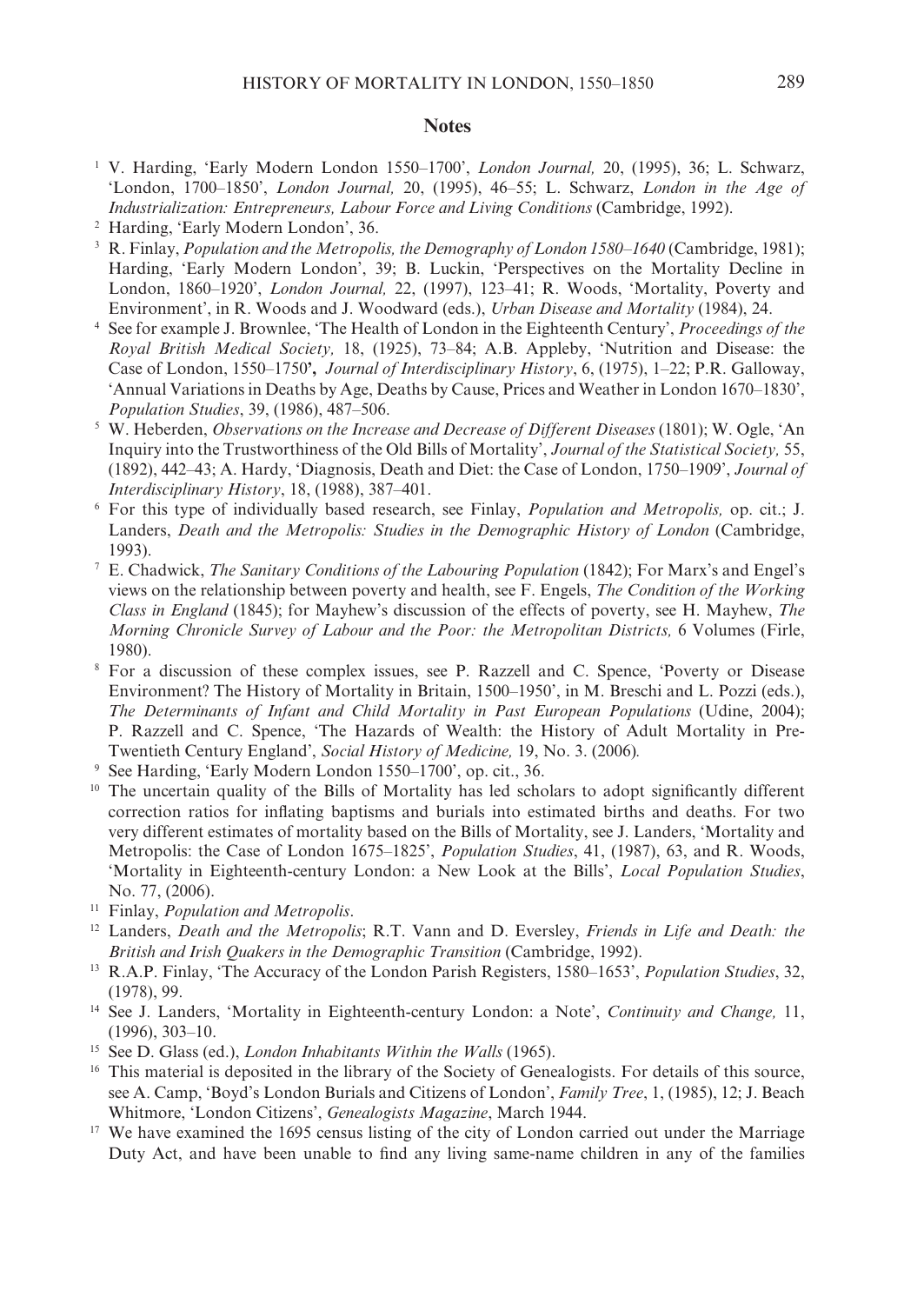enumerated. See D. Glass (ed.), *London Inhabitants Within the Walls* (1965). For an examination of other censuses and a discussion of the same-name method, see P. Razzell, 'Evaluating the Same Name Technique as a Way of Measuring Burial Register Reliability', Local Population Studies, 64.  $(2000), 8-22.$ 

- $18\,$ The main form of wealth listed was the ownership of real estate worth £600 or more, although other categories of wealth-owners were also included.
- <sup>19</sup> These 37 same-name children were those born before 1695.
- <sup>20</sup> Personal communication from John Landers. According to the London Bills of Mortality, child burials under the age of two represented about 60 per cent of baptisms in the period 1728–1739, suggesting that the same-name ratios in Table 2 do not overstate the levels of under-registration of burials. See Marshall, Mortality, 63.
- <sup>21</sup> Boyd's data probably includes more wealth-holders than was typical for London as a whole. Glass estimated that about 27 per cent of the population were wealth-holders paying the higher level of taxation, lower than the proportion of wealth-holders in Tables 3 and 4.
- <sup>22</sup> B. Weinreb and C. Hibbert, *The London Encyclopedia* (1983), 167–77.
- <sup>23</sup> Finlay, *Population and Metropolis*, op. cit.
- <sup>24</sup> P. Razzell, *Essays in English Population History* (1994), 147.
- <sup>25</sup> Additional research confirms the elite status of fathers given the titles of esquire, gentleman or Mr. In the two periods  $1655-1670$  and  $1751-1812$ , information is given on whether people were buried inside or outside the church: 75 of 92 (82 per cent) members of elite families were buried inside the church, compared to 4 of 29 (14 per cent) servants. Of 55 people buried inside the church and located in the 1695 Marriage Duty Listing, 33 (65 per cent) were in families with £600+ fixed wealth or £50 p.a., whereas none of the 26 people buried outside and traced in the 1695 Listing were in the higher wealth category.
- <sup>26</sup> B. Luckin and G. Mooney, 'Urban History and Historical Epidemiology: the Case of London, 1860-1920', Urban History, 24, (1997), 47.
- $27$  Ibid.
- <sup>28</sup> R. Woods, 'Mortality, Poverty and Environment', in R. Woods and J. Woodward (eds.), *Urban* Disease and Mortality (1984), 24.
- <sup>29</sup> P. Razzell, 'The Conundrum of Eighteenth-century English Population Growth', Social History of Medicine, 11, (1998), 484.
- $30\,$ According to marriage licence data, the mean age of marriage of London bachelors was 27.6 in  $1630-1636$  and 27.2 years in  $1693-1695$ . The figures for  $1630-1635$  are based on the first 200 marriages selected from the Bishop of London marriage licences. See G.J. Armytage (ed.), Allegations for Marriage Licences Issued by the Bishop of London 1611-1828 (Harleian Society, Volume 26, 1887). The figures for 1693–95 are derived from the first 200 marriages selected from the Vicar Generals' marriage allegations in the Society of Genealogists' library. The mean age of marriage of bachelors in England & Wales in  $1867-82$  was 25.8 years, but the London average was probably higher than this in the early nineteenth century. 4.3 per cent of bachelors married under 21 nationally, compared to 1.6 per cent in the metropolis in 1843–44. See the Registrar General's 7th Annual Report, 1843-44, xxx, xxxi; Registrar General's 45<sup>th</sup> Annual Report, 1882, viii.
- <sup>31</sup> It is possible that poor widows had an incentive to place their sons into apprenticeships, although there is no direct evidence on this and any possible distortions are unlikely to have varied greatly over time.
- <sup>32</sup> The data are based on the analysis of the British apprenticeship register lodged in the Society of Genealogists' library.
- <sup>33</sup> See Razzell and Spence, 'Poverty or Disease Environment?', op. cit., 63.
- <sup>34</sup> Samples taken from the national apprenticeship register for the period of 1710–1713 indicate that the average ages of apprentices in the different premium categories were as follows: £1–£5: 14.4 years; £6-£14: 14.9 years; £15+: 15.9 years. See Razzell and Spence, 'Poverty or Disease Environment?', op. cit., 63. These figures are based on an analysis of Vicar General's marriage allegations in the Society of Genealogists' library.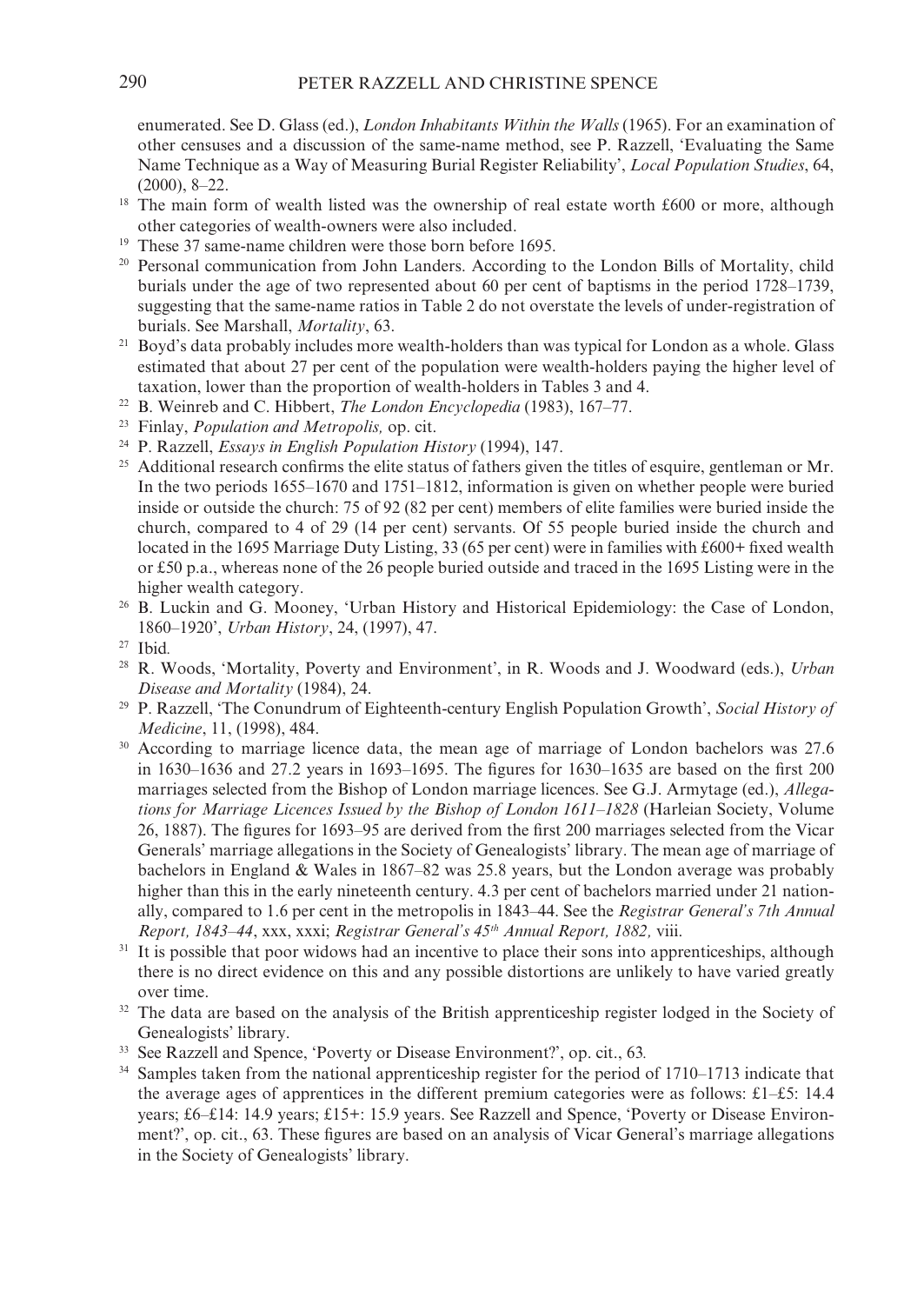- <sup>35</sup> The mean age at marriage in London does not appear to have varied greatly by social status at this time. In 1687, the mean age of marriage of London bachelors according to marriage licences was as follows: merchants, gentlemen and professionals: 26.8 years ( $N = 200$ ); tradesmen and artisans: 26.4 (N = 360); mariners, servants and labourers (1687–94): 27.5 (N = 135).
- <sup>36</sup> Razzell and Spence, 'The Hazards of Wealth', op. cit., 59, 60. See also Table 9.
- <sup>37</sup> Ibid.
- <sup>38</sup> Finlay and Shearer have put forward a set of alternative population figures, but these are partly based on inflation ratios applied to parish register data. These ratios are significantly different from those used in the present paper, highlighting the uncertain nature of all population estimates before the advent of the national census registration in 1801. See R. Finlay and B. Shearer, 'Population Growth and Suburban Expansion', in A.L. Beier and R. Finlay (eds.), *London 1500–1700*: The Making of the Metropolis (Harlow, 1986).
- <sup>39</sup> For a discussion of the role of mortality in shaping population growth for the period 1650–1750, see E.A. Wrigley, 'A Simple Model', op. cit.
- <sup>40</sup> For confirmation of the very high proportion of migrants in the early seventeenth century, see Elliott, op. cit., 84. An analysis of the records of the apprentices who acquired the freedom of the City of London indicates that the proportion of fathers living outside London fell from 77 per cent in 1673–74 (N = 200) to 14 per cent in 1822–24 (N = 99). See 'City of London Freedom Certificates', Guildhall Library, Corporation Record Office, Ref CF1.
- <sup>41</sup> The first 200 marriages were selected for analysis in each of the periods 1583–86, 1601–05 and 1630-40 from Armytage, Allegations for Marriage Licences Issued by the Bishop of London 1611-1828, op. cit.
- <sup>42</sup> See T.R. Forbes, *Chronicle from Aldgate* (New Haven, 1971); R. Hovenden, *The Register of* Christenings, Marriages and Burials of the Parish of Allhallow London Wall, 1559–1675 (1878); J. Landers, 'Age Patterns of Mortality in London During the Long Eighteenth Century: a Test of the High Potential Model of Metropolitan Mortality', Social History of Medicine, 3, (1990), 53.
- <sup>43</sup> Forbes found in his study of the parish of Aldgate that there were 117 deaths from smallpox out of a total of  $5,309 - 2.2$ , per cent — during 1583–99, 83 of the 117 deaths — 71 per cent — were under the age of ten and there were 3236 baptisms in the parish during this period, indicating a casefatality rate of about 4 per cent. See T.R. Forbes, *Chronicle from Aldgate* (New Haven, 1971). There were 12 deaths from smallpox in Allhallows London Wall during 1574–98, 10 of which were under the age of 7, and 442 baptisms in the parish during this period, indicating a case-fatality rate of under 5 per cent. See R. Hovenden, The Register of Christenings, Marriages and Burials of the Parish of Allhallow London Wall, 1559-1675 (1878).
- <sup>44</sup> P. Razzell, *The Conquest of Smallpox* (2003), 168, 177.

- 46 Ibid. 74, 96, 97.
- <sup>47</sup> H. Zinsser, *Rats, Lice and History* (New York, 1963), 279.
- <sup>48</sup> A.J. Saah, 'Rickettsia prowazekii (Epidemic Louse-borne Typhus)', in G.L. Mandell, J.E. Bennett and R. Dolin (eds.), Principles and Practice of Infectious Diseases, 2, (2000), 2051; C. Creighton, A History of Epidemics in Britain, 2, (Cambridge, 1965), 47.
- <sup>49</sup> Creighton, *A History*, 2, 30–33. The environmental conditions favourable to the spread of typhus appear to have been present in England well before the sixteenth century. Body lice continued to be prevalent in both town and countryside into the eighteenth and nineteenth centuries.
- <sup>50</sup> Forbes, Chronicle.
- <sup>51</sup> Vann and Eversley, *Friends*, 212–15, 234.
- <sup>52</sup> Vann and Eversley, *Friends*, 234. Schwarz has noted the decline of mortality from fever, smallpox, consumption and the diseases of infancy in London in the eighteenth century. See L. Schwarz, 'Review Article: Death in the Eighteenth Century', Continuity and Change, 11, (1996), 300.
- <sup>53</sup> Creighton, *A History*, 14.

<sup>&</sup>lt;sup>45</sup> Ibid. 166-78.